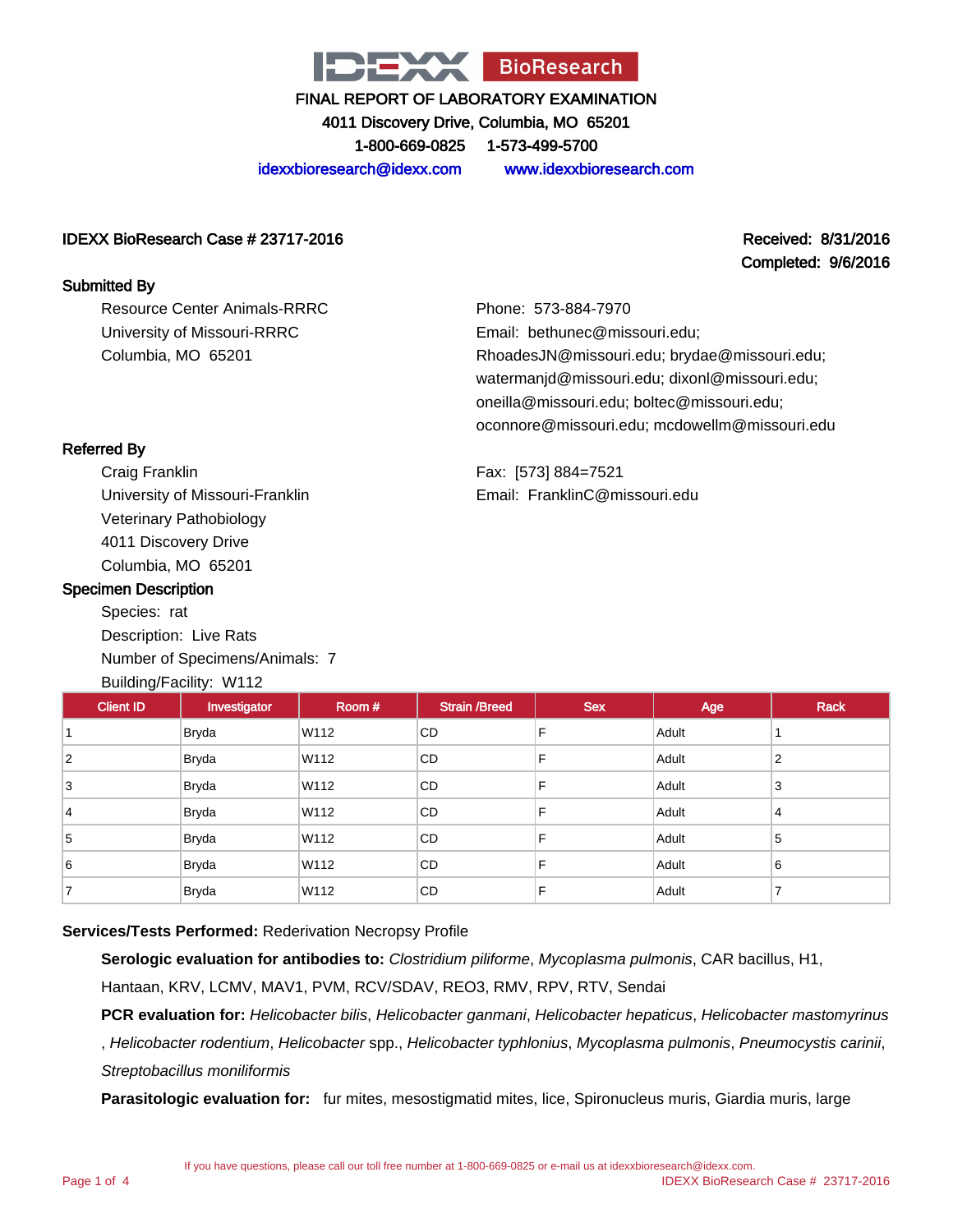intestinal flagellates and amoeba, pinworms and tapeworms

**Microbiologic evaluation for:** Corynebacterium kutscheri, Klebsiella oxytoca, Klebsiella pneumoniae, Pasteurella multocida, Pasteurella pneumotropica biotype Heyl, Pasteurella pneumotropica biotype Jawetz, Salmonella enterica, Streptococcus pneumoniae

**General Comments:** CB: Quarterly sentinels placed on June 1, 2016.

**Summary:** All test results were negative. Please see the report for details.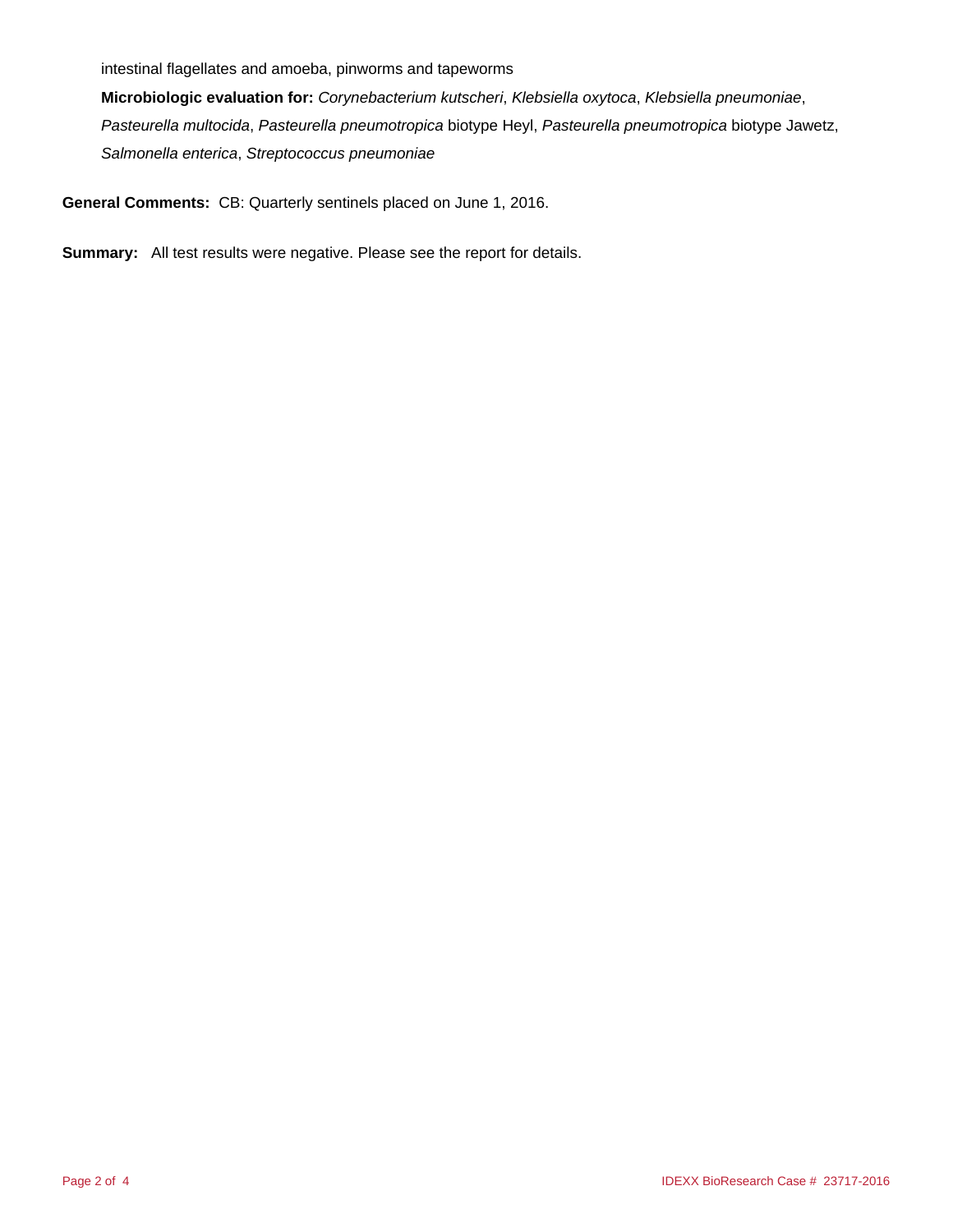## **NECROPSY**

No gross lesions were detected in any of the body systems and organs examined.

## SEROLOGY SUMMARY

|                              | $\overline{1}$ | $\overline{2}$               | $\overline{3}$ | $\overline{\mathbf{4}}$ | $\overline{5}$ | $\bf 6$                  | $\mathbf{7}$   |
|------------------------------|----------------|------------------------------|----------------|-------------------------|----------------|--------------------------|----------------|
| <b>CAR bacillus</b>          | $\blacksquare$ | $\blacksquare$               | $\blacksquare$ | $\blacksquare$          | ۰              | $\blacksquare$           | $\blacksquare$ |
| <b>Hantaan</b>               | ۰              | ۰                            | $\blacksquare$ | ٠                       | ۰              | ٠                        |                |
| <b>LCMV</b>                  | ٠              | $\blacksquare$               | $\blacksquare$ |                         | $\blacksquare$ | ۰                        |                |
| Mycoplasma pulmonis          | $\blacksquare$ | $\blacksquare$               | $\blacksquare$ |                         | $\blacksquare$ | ۰                        |                |
| MAV <sub>1</sub>             | ۰              | $\blacksquare$               | $\blacksquare$ |                         | ۰              | ٠                        |                |
| <b>RPV</b>                   | $\blacksquare$ | -                            | $\blacksquare$ | $\blacksquare$          |                | $\overline{\phantom{a}}$ | ٠              |
| <b>RMV</b>                   | ۰              | $\blacksquare$               | $\blacksquare$ |                         | ٠              | ۰                        |                |
| <b>KRV</b>                   | $\blacksquare$ | $\blacksquare$               | $\blacksquare$ |                         | ۰              | ٠                        |                |
| <b>H1</b>                    |                | $\qquad \qquad \blacksquare$ | $\blacksquare$ |                         | $\blacksquare$ | $\blacksquare$           |                |
| <b>PVM</b>                   | $\blacksquare$ | $\blacksquare$               | $\blacksquare$ |                         | ۰              | ۰                        |                |
| <b>RCV/SDAV</b>              | ٠              | ۰                            | $\blacksquare$ | $\blacksquare$          | ۰              | ٠                        | ٠              |
| REO <sub>3</sub>             | ٠              | $\blacksquare$               | $\sim$         | ٠                       | $\blacksquare$ | ۰                        |                |
| <b>RTV</b>                   | $\blacksquare$ | $\blacksquare$               | $\blacksquare$ |                         | ۰.             | ٠                        |                |
| <b>Sendai</b>                | $\blacksquare$ | $\blacksquare$               | ٠              |                         | ۰.             | $\blacksquare$           |                |
| <b>Clostridium piliforme</b> | ٠              | $\blacksquare$               | $\blacksquare$ |                         | $\blacksquare$ |                          |                |
| Rat IgG                      | $\mathsf{N}$   | ${\sf N}$                    | $\mathsf{N}$   | N                       | ${\sf N}$      | ${\sf N}$                | $\mathsf{N}$   |

Legend: + = positive - = negative blank = test not performed EQ = equivocal HE = hemolysis precluded testing I = insufficient W = weak positive WB = Western Blot confirmatory analysis pending NS = non-specific reactivity N = normal IgG L = less than normal IgG

# PCR EVALUATION

| feces                     |  |                          | Ð | ⌒ |  |
|---------------------------|--|--------------------------|---|---|--|
| Helicobacter spp.         |  |                          |   |   |  |
| Helicobacter bilis        |  |                          |   |   |  |
| Helicobacter ganmani      |  |                          |   |   |  |
| Helicobacter hepaticus    |  | $\overline{\phantom{0}}$ |   |   |  |
| Helicobacter mastomyrinus |  |                          |   |   |  |
| Helicobacter rodentium    |  |                          |   |   |  |
| Helicobacter typhlonius   |  |                          |   |   |  |

| I luna               |  |  |  |  |
|----------------------|--|--|--|--|
| Pneumocystis carinii |  |  |  |  |

| oral swab                    |  |                |  |                          |
|------------------------------|--|----------------|--|--------------------------|
| Mycoplasma pulmonis          |  | $\blacksquare$ |  | $\overline{\phantom{a}}$ |
| Streptobacillus moniliformis |  |                |  |                          |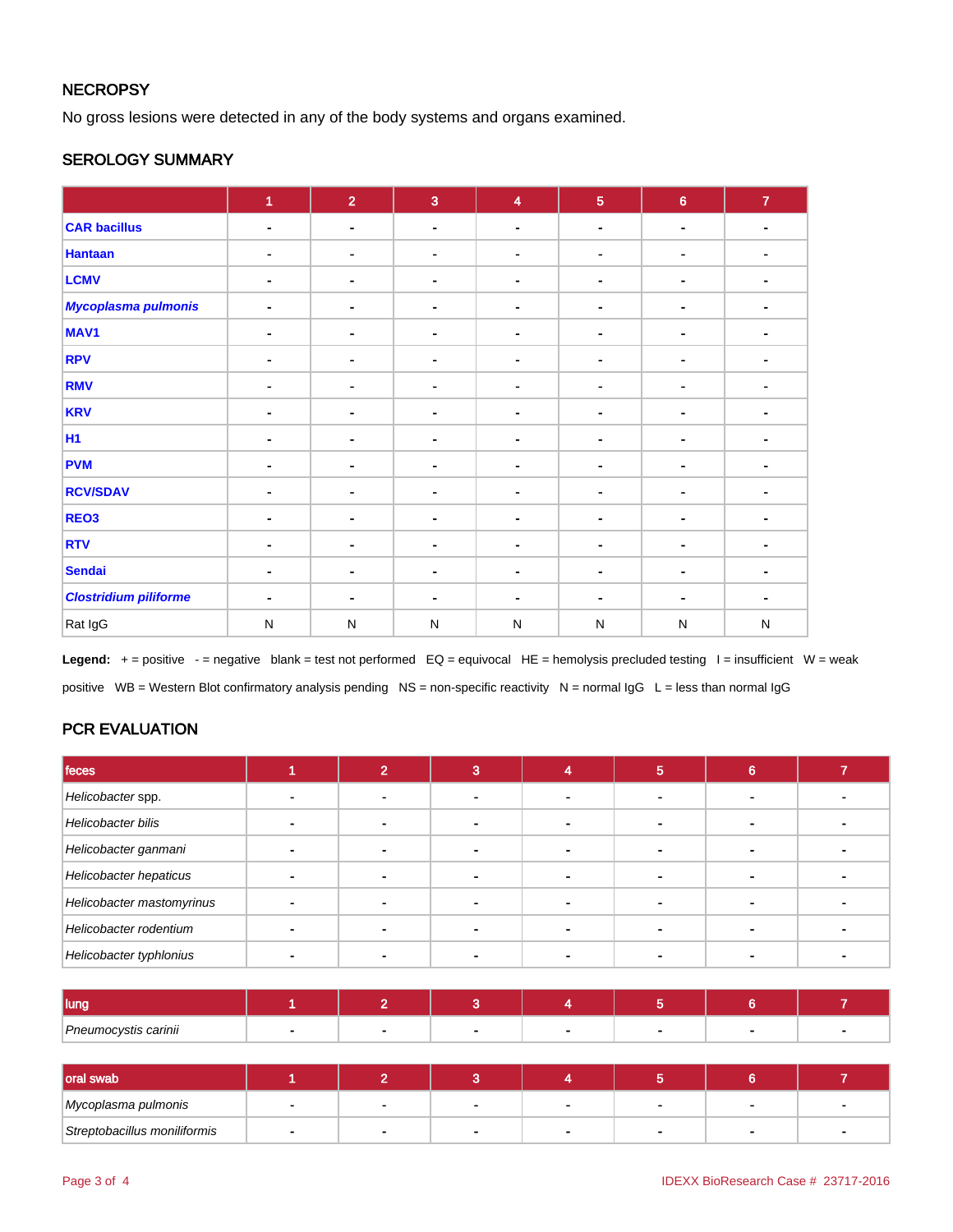Legend: + = positive - = negative id:id = pooled sample range id+id+id = non-range pooled sample NT or blank = no test performed wps = weak positive

## PARASITOLOGY

| parasites |  |  |  |  |
|-----------|--|--|--|--|

#### **MICROBIOLOGY**

Specimen/Source: cecum

| <b>Isolate</b>        |        |                |   |  |                          |   |
|-----------------------|--------|----------------|---|--|--------------------------|---|
| Klebsiella oxytoca    |        |                |   |  |                          |   |
| Klebsiella pneumoniae | $\sim$ | $\blacksquare$ | - |  | $\overline{\phantom{a}}$ | - |
| Salmonella enterica   |        | $\blacksquare$ |   |  | -                        |   |

#### Specimen/Source: nasopharynx

| <b>Isolate</b>                              | $\overline{ }$ | 3 | 5 | 6 |  |
|---------------------------------------------|----------------|---|---|---|--|
| Corynebacterium kutscheri                   |                |   |   |   |  |
| Pasteurella multocida                       |                |   |   |   |  |
| Pasteurella pneumotropica<br>biotype Heyl   |                |   |   |   |  |
| Pasteurella pneumotropica<br>biotype Jawetz |                |   |   |   |  |
| Streptococcus pneumoniae                    |                |   |   |   |  |

Legend:  $+$  = agent recovered  $-$  = agent not recovered blank = test not performed  $n$  = no growth  $X$  = Preliminary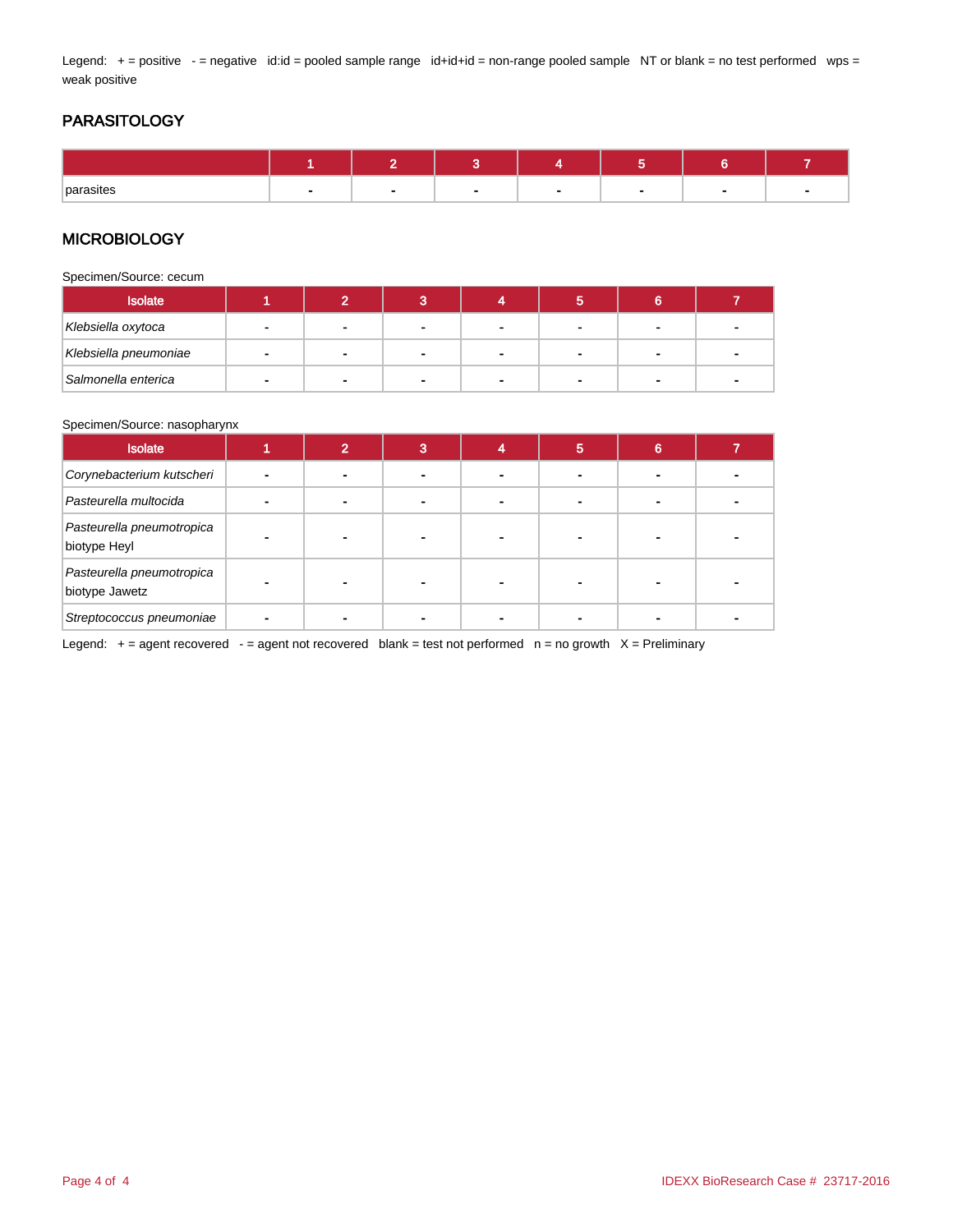

4011 Discovery Drive, Columbia, MO 65201

1-800-669-0825 1-573-499-5700

idexxbioresearch@idexx.com www.idexxbioresearch.com

#### IDEXX BioResearch Case # 23717-2016 Received: 8/31/2016

Completed: 9/6/2016

## SEROLOGY DETAILS

|                                              | <b>Baseline</b> | $\blacktriangleleft$         | $\overline{2}$               | $\overline{3}$               | 4                            | $\overline{\mathbf{5}}$      | $\bf{6}$                     | $\overline{7}$               |  |
|----------------------------------------------|-----------------|------------------------------|------------------------------|------------------------------|------------------------------|------------------------------|------------------------------|------------------------------|--|
| <b>CAR bacillus</b>                          |                 |                              |                              |                              |                              |                              |                              |                              |  |
| CAR bacillus purified bacteria   MFI > 3.750 |                 | $\blacksquare$               | $\blacksquare$               | $\blacksquare$               | $\blacksquare$               | $\blacksquare$               | $\blacksquare$               |                              |  |
| <b>Hantaan</b>                               |                 |                              |                              |                              |                              |                              |                              |                              |  |
| Hantaan NP                                   | MFI > 3.500     | $\blacksquare$               | $\blacksquare$               | $\blacksquare$               | $\blacksquare$               | $\blacksquare$               | $\blacksquare$               | $\blacksquare$               |  |
| <b>LCMV</b>                                  |                 |                              |                              |                              |                              |                              |                              |                              |  |
| <b>LCMV</b> recombinant                      | MFI > 3.000     | $\blacksquare$               | $\qquad \qquad \blacksquare$ | $\qquad \qquad \blacksquare$ | $\overline{\phantom{a}}$     | $\qquad \qquad \blacksquare$ | $\overline{\phantom{a}}$     | $\qquad \qquad \blacksquare$ |  |
| Mycoplasma pulmonis                          |                 |                              |                              |                              |                              |                              |                              |                              |  |
| M. pulmonis purified bacteria                | MFI > 2.250     | $\blacksquare$               | $\qquad \qquad \blacksquare$ | $\blacksquare$               | $\blacksquare$               | $\blacksquare$               | $\blacksquare$               | ÷,                           |  |
| MAV <sub>1</sub>                             |                 |                              |                              |                              |                              |                              |                              |                              |  |
| MAV1 purified virus                          | MFI > 3.750     | $\blacksquare$               | $\blacksquare$               | $\blacksquare$               | $\blacksquare$               | $\blacksquare$               | $\blacksquare$               | $\blacksquare$               |  |
| <b>RPV</b>                                   |                 |                              |                              |                              |                              |                              |                              |                              |  |
| RPV purified virus                           | MFI > 2.000     | $\blacksquare$               | $\qquad \qquad \blacksquare$ | $\qquad \qquad \blacksquare$ | $\overline{\phantom{a}}$     | $\overline{\phantom{a}}$     | $\blacksquare$               | $\blacksquare$               |  |
| NS1 <sup>1</sup>                             | MFI > 3.750     | $\blacksquare$               | ä,                           | ä,                           | $\blacksquare$               | ä,                           | $\ddot{\phantom{1}}$         |                              |  |
| <b>RMV</b>                                   |                 |                              |                              |                              |                              |                              |                              |                              |  |
| RMV VP2 recombinant                          | MFI > 2.000     | $\blacksquare$               | $\qquad \qquad \blacksquare$ | $\qquad \qquad \blacksquare$ | $\qquad \qquad \blacksquare$ | $\blacksquare$               | $\qquad \qquad \blacksquare$ | $\blacksquare$               |  |
| NS1 <sup>1</sup>                             | MFI > 3.750     | $\blacksquare$               | $\blacksquare$               | $\blacksquare$               | $\blacksquare$               | $\blacksquare$               | $\blacksquare$               | ۰                            |  |
| <b>KRV</b>                                   |                 |                              |                              |                              |                              |                              |                              |                              |  |
| KRV purified virus                           | MFI > 2.500     | $\blacksquare$               | $\qquad \qquad \blacksquare$ | $\qquad \qquad \blacksquare$ | $\overline{\phantom{a}}$     | $\overline{\phantom{a}}$     | $\qquad \qquad \blacksquare$ | $\blacksquare$               |  |
| NS1 <sup>1</sup>                             | MFI > 3.750     | $\blacksquare$               | ä,                           | ä,                           | ä,                           | ä,                           | ä,                           |                              |  |
| <b>H1</b>                                    |                 |                              |                              |                              |                              |                              |                              |                              |  |
| H1 purified virus                            | MFI > 1.750     | $\qquad \qquad \blacksquare$ | $\qquad \qquad \blacksquare$ | $\qquad \qquad \blacksquare$ | $\overline{\phantom{a}}$     | $\blacksquare$               | $\overline{\phantom{a}}$     | $\blacksquare$               |  |
| NS1 <sup>1</sup>                             | MFI > 3.750     | $\blacksquare$               | $\blacksquare$               | $\blacksquare$               | $\blacksquare$               | $\blacksquare$               | $\blacksquare$               | ۰                            |  |
| <b>PVM</b>                                   |                 |                              |                              |                              |                              |                              |                              |                              |  |
| PVM purified virus                           | MFI > 2.500     | $\blacksquare$               | $\qquad \qquad \blacksquare$ | $\qquad \qquad \blacksquare$ | $\overline{\phantom{a}}$     | $\qquad \qquad \blacksquare$ | $\overline{\phantom{a}}$     | ÷,                           |  |
| <b>RCV/SDAV</b>                              |                 |                              |                              |                              |                              |                              |                              |                              |  |
| RCV/SDAV purified virus                      | MFI > 3.750     | $\blacksquare$               | $\qquad \qquad \blacksquare$ | $\qquad \qquad \blacksquare$ | $\blacksquare$               | $\blacksquare$               | $\blacksquare$               | $\blacksquare$               |  |
| RCV/SDAV Spike                               | MFI > 3.750     | $\blacksquare$               | ä,                           | $\qquad \qquad \blacksquare$ | $\blacksquare$               | $\blacksquare$               | ä,                           | $\blacksquare$               |  |
| REO <sub>3</sub>                             |                 |                              |                              |                              |                              |                              |                              |                              |  |
| REO3 purified virus                          | MFI > 4.900     | $\blacksquare$               | $\blacksquare$               | $\blacksquare$               | $\blacksquare$               | ٠                            | $\blacksquare$               | ٠                            |  |

If you have questions, please call our toll free number at 1-800-669-0825 or e-mail us at idexxbioresearch@idexx.com.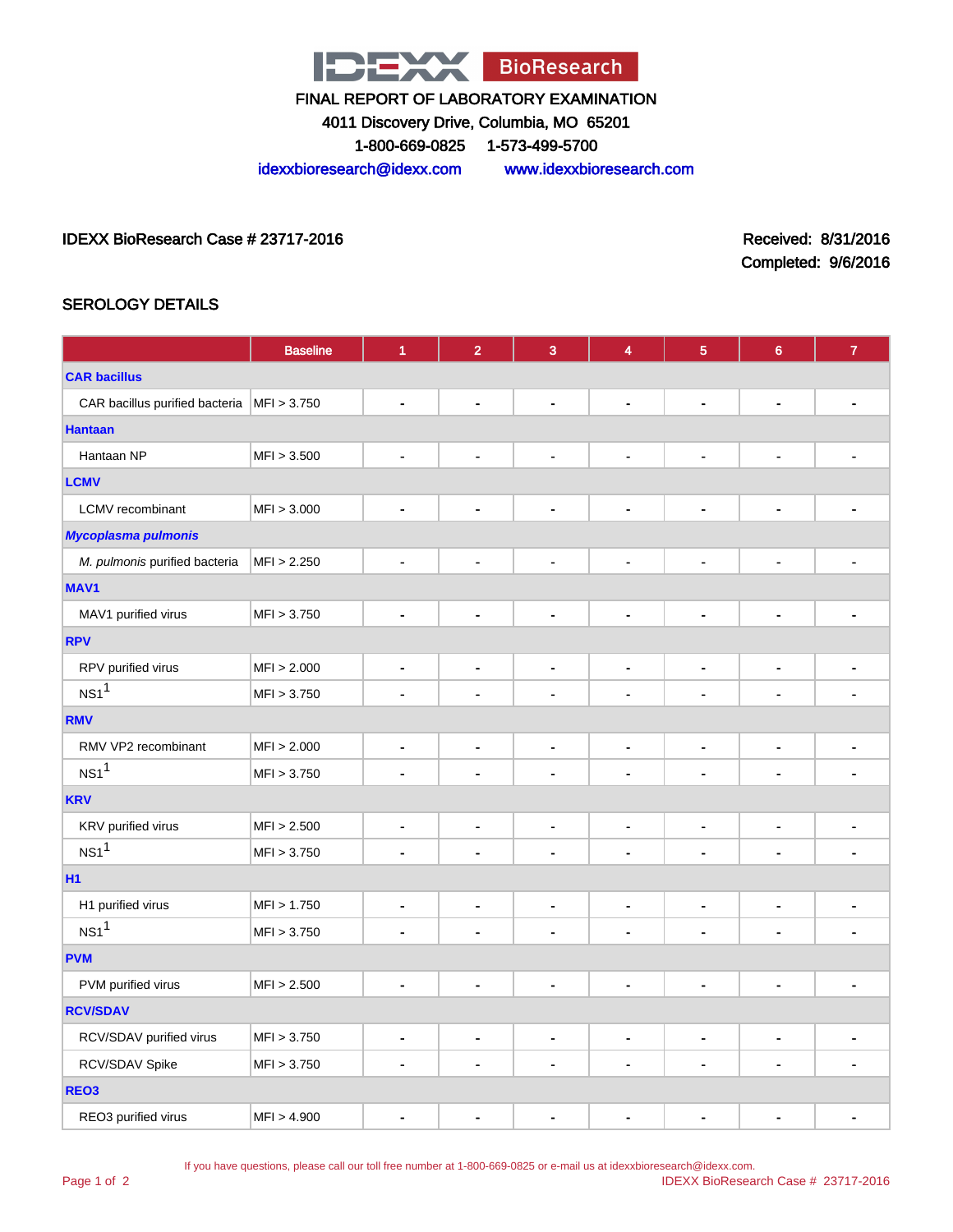|                                            | <b>Baseline</b> |                          | $\mathbf{2}^{\prime}$ | 3              | 4              | 5 | 6              |  |
|--------------------------------------------|-----------------|--------------------------|-----------------------|----------------|----------------|---|----------------|--|
| <b>RTV</b>                                 |                 |                          |                       |                |                |   |                |  |
| RTV purified virus                         | MFI > 2.000     | $\blacksquare$           | ۰                     | $\blacksquare$ | $\blacksquare$ |   | $\blacksquare$ |  |
| TMEV purified virus                        | MFI > 2.000     | $\blacksquare$           | $\blacksquare$        | $\blacksquare$ | $\blacksquare$ |   | -              |  |
| <b>Sendai</b>                              |                 |                          |                       |                |                |   |                |  |
| Sendai purified virus                      | MFI > 3.750     | $\blacksquare$           | $\blacksquare$        | $\blacksquare$ | $\blacksquare$ |   | $\blacksquare$ |  |
| <b>Clostridium piliforme</b>               |                 |                          |                       |                |                |   |                |  |
| Clostridium piliforme purified<br>bacteria | MFI > 4.950     | $\overline{\phantom{0}}$ | $\blacksquare$        | $\blacksquare$ | $\blacksquare$ |   | -              |  |

**NS11 :** NS1 protein is highly conserved among rodent parvoviruses and thus serves as a generic assay for parvovirus seroconversion.

Legend: + = positive - = negative blank = test not performed EQ = equivocal HE = hemolysis precluded testing I = insufficient W = weak

positive WB = Western Blot confirmatory analysis pending NS = non-specific reactivity N = normal IgG L = less than normal IgG

Positive MFI results are reported as "+" followed by a number from 1 to 33 in thousands rounded off to the nearest thousand.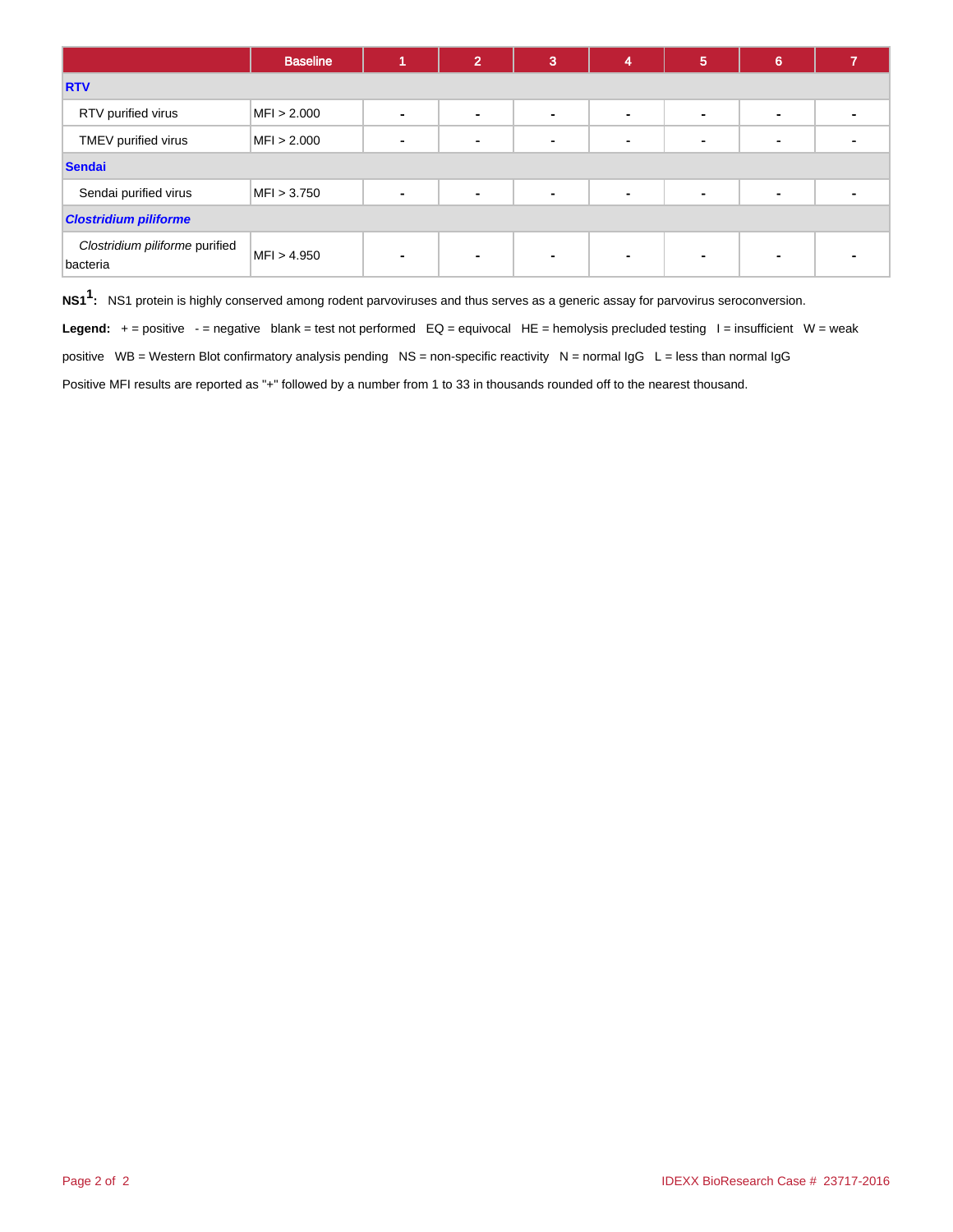

4011 Discovery Drive, Columbia, MO 65201

1-800-669-0825 1-573-499-5700

idexxbioresearch@idexx.com www.idexxbioresearch.com

#### IDEXX BioResearch Case # 24334-2016 Received: 9/7/2016

# Completed: 9/12/2016

#### Submitted By

Resource Center Animals-RRRC University of Missouri-RRRC Columbia, MO 65201

Phone: 573-884-7970 Email: bethunec@missouri.edu; RhoadesJN@missouri.edu; brydae@missouri.edu; watermanjd@missouri.edu; dixonl@missouri.edu; oneilla@missouri.edu; boltec@missouri.edu; oconnore@missouri.edu; mcdowellm@missouri.edu

Fax: [573] 884=7521 Email: FranklinC@missouri.edu

## Referred By

Craig Franklin University of Missouri-Franklin Veterinary Pathobiology 4011 Discovery Drive Columbia, MO 65201

### Specimen Description

Species: rat Description: Swabs Number of Specimens/Animals: 2 Building/Facility: W112

| <b>Client ID</b> | Investigator | l Room # | <b>Rack</b> |
|------------------|--------------|----------|-------------|
| C                | Bryda        | W112     | 1-4a        |
| D                | Bryda        | W112     | $4b-7$      |

## **Services/Tests Performed:** Fur Mite

**PCR evaluation for:** Myocoptes, Radfordia/Myobia

**General Comments:** CB: Quarterly PCR fur mite testing.

**Summary:** All test results were negative.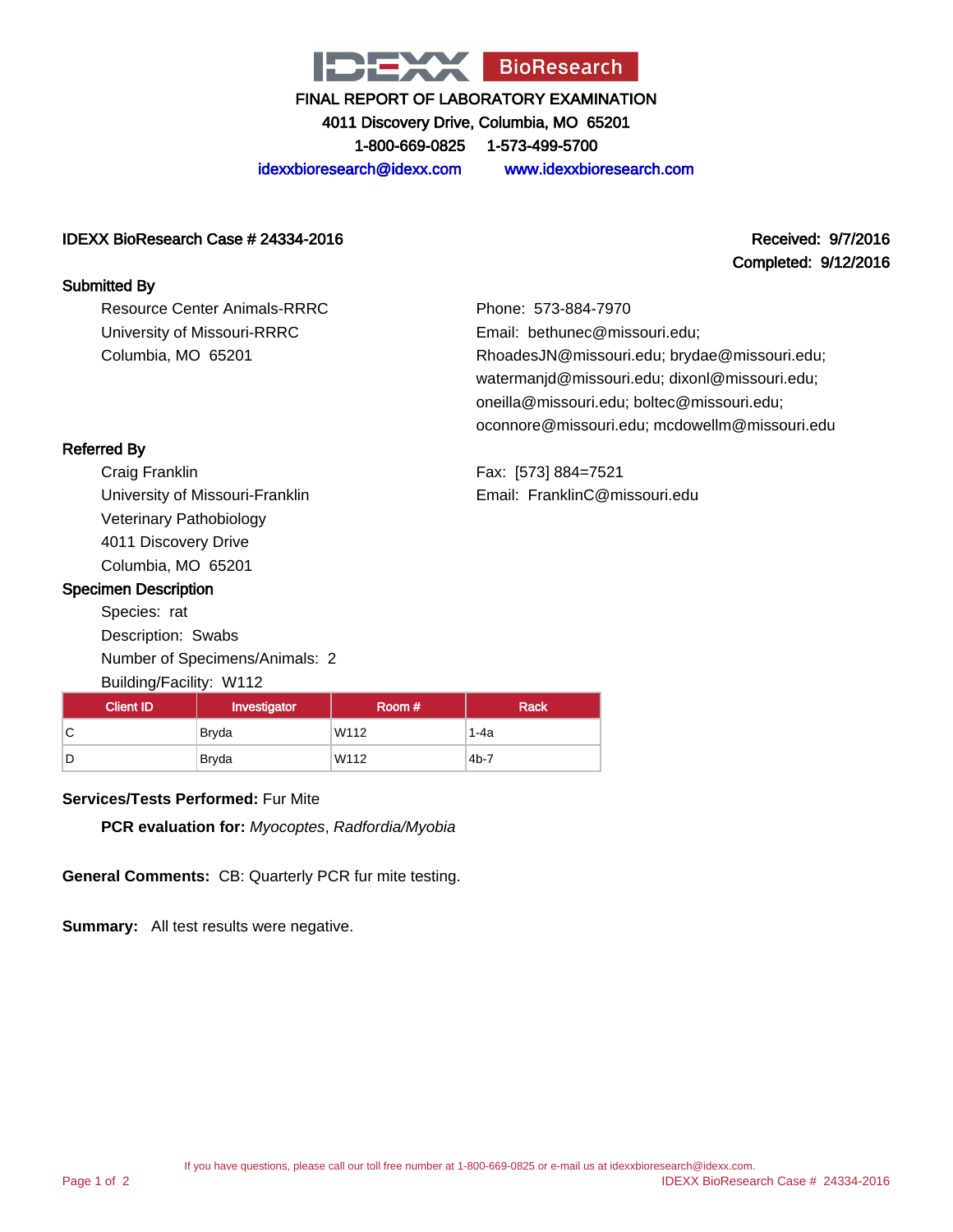## PCR EVALUATION

| skin swab        |   |
|------------------|---|
| Myocoptes        |   |
| Radfordia/Myobia | - |

Legend: + = positive - = negative id:id = pooled sample range id+id+id = non-range pooled sample NT or blank = no test performed wps = weak positive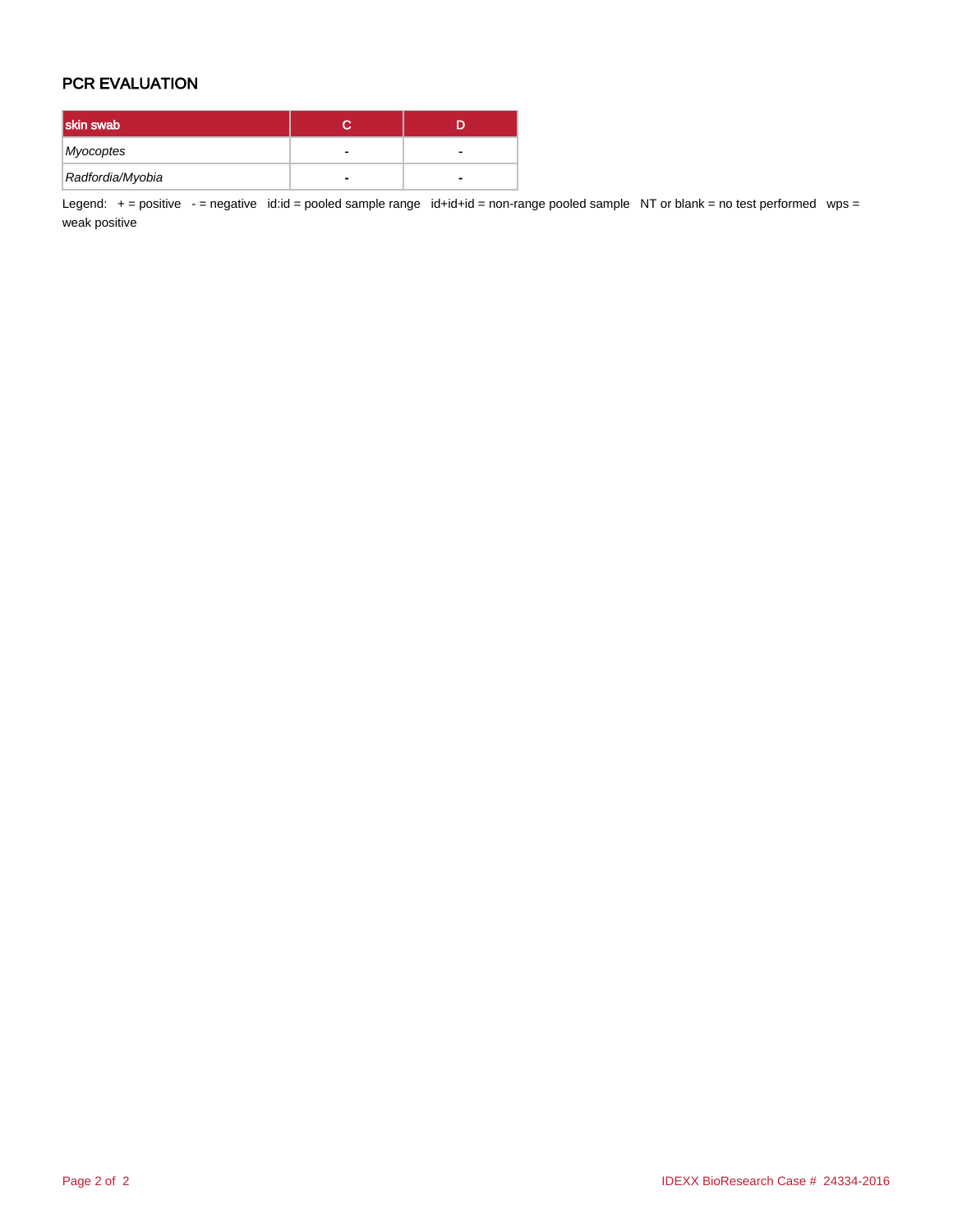

4011 Discovery Drive, Columbia, MO 65201 1-800-669-0825 1-573-499-5700

idexxbioresearch@idexx.com www.idexxbioresearch.com

### IDEXX BioResearch Case # 23718-2016 Received: 8/31/2016

Completed: 9/6/2016

#### Submitted By

Resource Center Animals-RRRC University of Missouri-RRRC Columbia, MO 65201

Phone: 573-884-7970 Email: bethunec@missouri.edu; RhoadesJN@missouri.edu; brydae@missouri.edu; watermanjd@missouri.edu; dixonl@missouri.edu; oneilla@missouri.edu; boltec@missouri.edu; oconnore@missouri.edu; mcdowellm@missouri.edu

Fax: [573] 884=7521 Email: FranklinC@missouri.edu

Craig Franklin University of Missouri-Franklin Veterinary Pathobiology 4011 Discovery Drive Columbia, MO 65201

#### Specimen Description

Species: rat Description: Live Rat Number of Specimens/Animals: 1 Building/Facility: W113

| <b>Client ID</b> | Investigator | Room # | <b>Strain /Breed</b> | ื≏∾<br>DUA | Age   | <b>Rack</b> |
|------------------|--------------|--------|----------------------|------------|-------|-------------|
|                  | <b>Bryda</b> | W113   | $\cap$<br>◡◡<br>_    |            | Adult |             |

#### **Services/Tests Performed:** Rederivation Necropsy Profile

**Serologic evaluation for antibodies to:** Clostridium piliforme, Mycoplasma pulmonis, CAR bacillus, H1, Hantaan, KRV, LCMV, MAV1, PVM, RCV/SDAV, REO3, RMV, RPV, RTV, Sendai

**PCR evaluation for:** Helicobacter bilis, Helicobacter ganmani, Helicobacter hepaticus, Helicobacter mastomyrinus

, Helicobacter rodentium, Helicobacter spp., Helicobacter typhlonius, Mycoplasma pulmonis, Pneumocystis carinii, Streptobacillus moniliformis

**Parasitologic evaluation for:** fur mites, mesostigmatid mites, lice, Spironucleus muris, Giardia muris, large intestinal flagellates and amoeba, pinworms and tapeworms

**Microbiologic evaluation for:** Corynebacterium kutscheri, Klebsiella oxytoca, Klebsiella pneumoniae,

Pasteurella multocida, Pasteurella pneumotropica biotype Heyl, Pasteurella pneumotropica biotype Jawetz,

Salmonella enterica, Streptococcus pneumoniae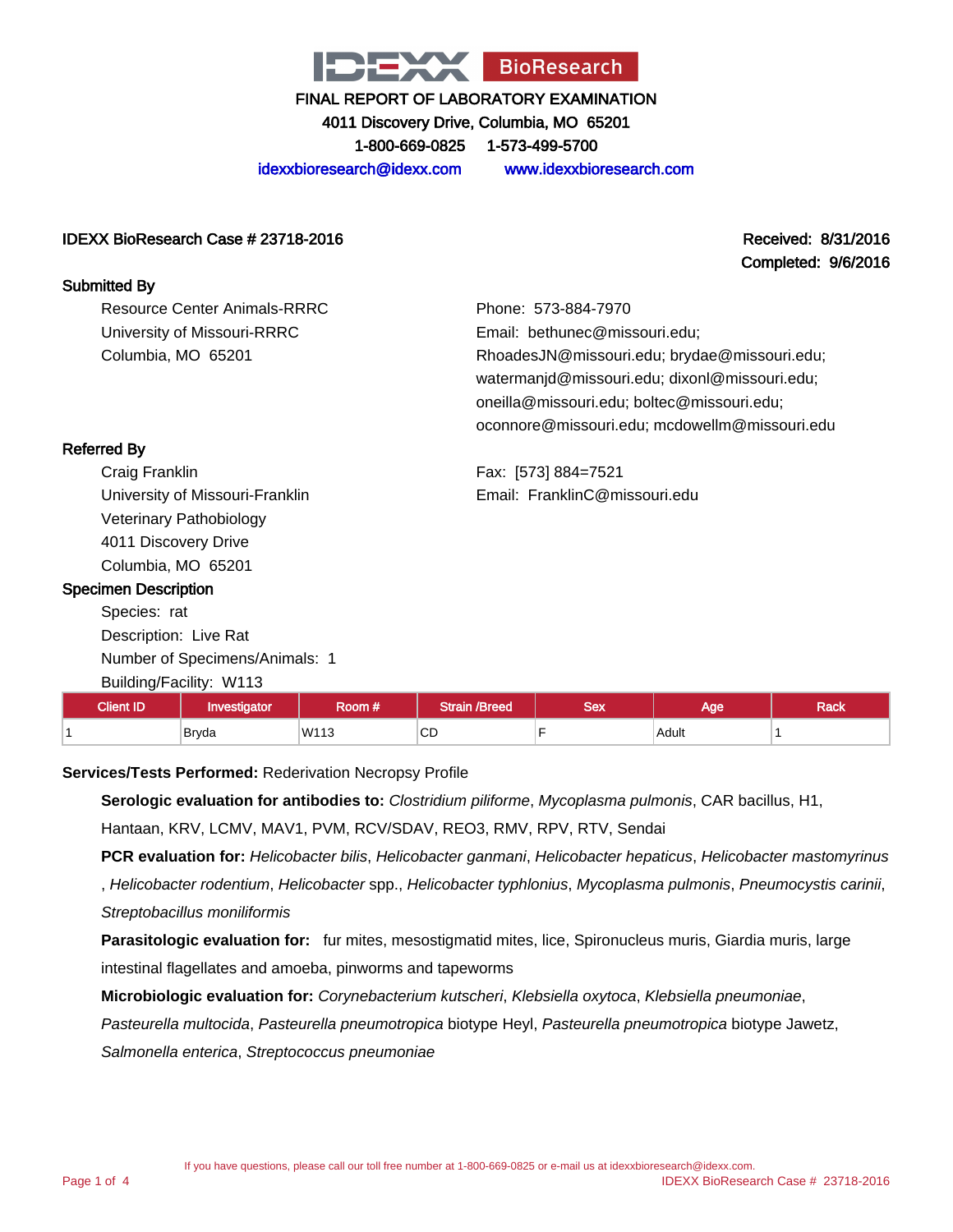**General Comments:** CB: Quarterly sentinel placed on June 1, 2016.

**Summary:** All test results were negative. Please see the report for details.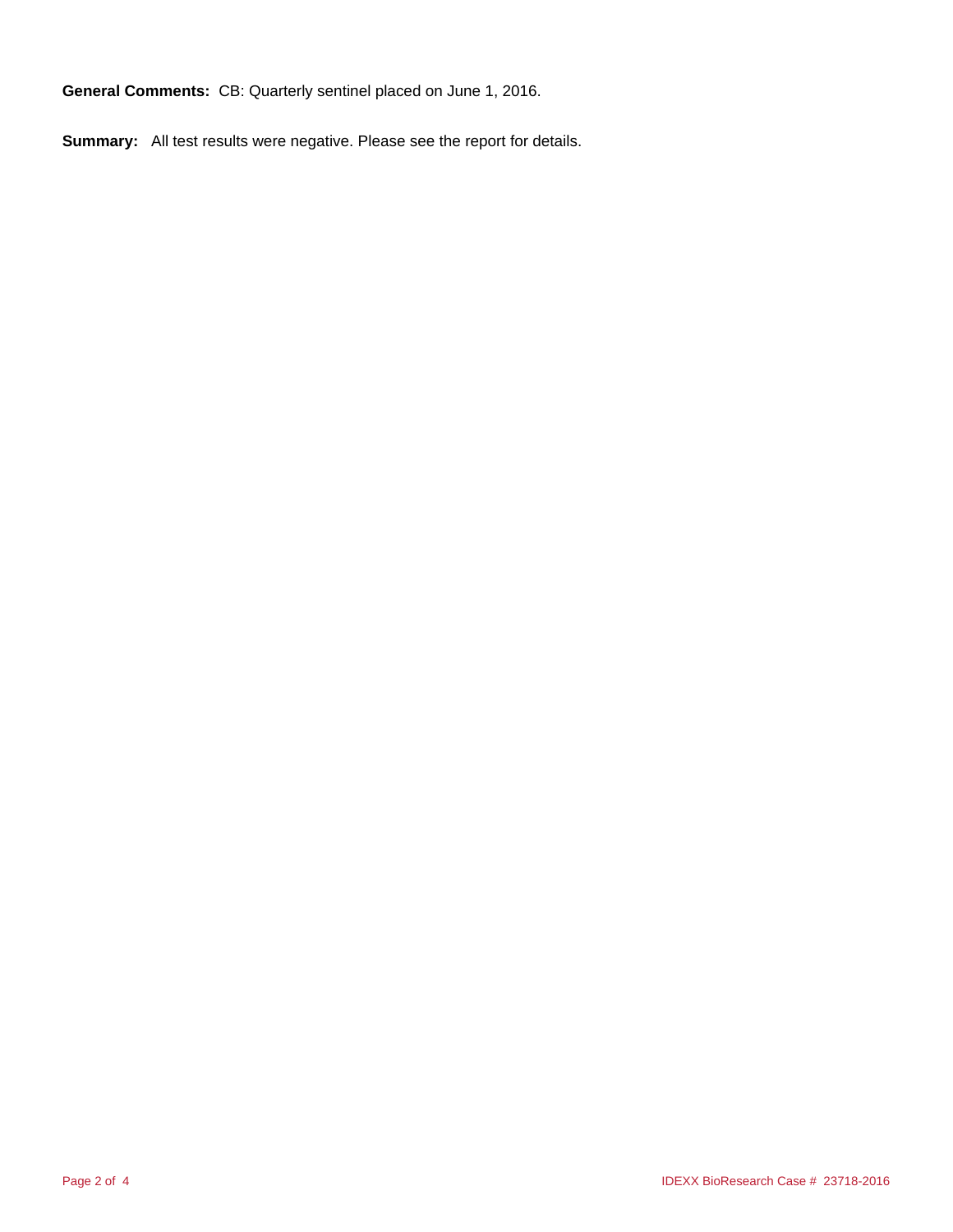## **NECROPSY**

No gross lesions were detected in any of the body systems and organs examined.

## SEROLOGY SUMMARY

|                              | 1 |
|------------------------------|---|
| <b>CAR bacillus</b>          |   |
| <b>Hantaan</b>               |   |
| <b>LCMV</b>                  |   |
| Mycoplasma pulmonis          |   |
| <b>MAV1</b>                  |   |
| <b>RPV</b>                   |   |
| <b>RMV</b>                   |   |
| <b>KRV</b>                   |   |
| H <sub>1</sub>               |   |
| <b>PVM</b>                   |   |
| <b>RCV/SDAV</b>              |   |
| REO <sub>3</sub>             |   |
| <b>RTV</b>                   |   |
| <b>Sendai</b>                |   |
| <b>Clostridium piliforme</b> |   |
| Rat IgG                      | N |

Legend: + = positive - = negative blank = test not performed EQ = equivocal HE = hemolysis precluded testing I = insufficient W = weak positive WB = Western Blot confirmatory analysis pending NS = non-specific reactivity N = normal IgG L = less than normal IgG

# PCR EVALUATION

| <b>Ifeces</b>             |  |
|---------------------------|--|
| Helicobacter spp.         |  |
| Helicobacter bilis        |  |
| Helicobacter ganmani      |  |
| Helicobacter hepaticus    |  |
| Helicobacter mastomyrinus |  |
| Helicobacter rodentium    |  |
| Helicobacter typhlonius   |  |

| Pneumocystis carinii |  |
|----------------------|--|

| oral swab                    |  |
|------------------------------|--|
| Mycoplasma pulmonis          |  |
| Streptobacillus moniliformis |  |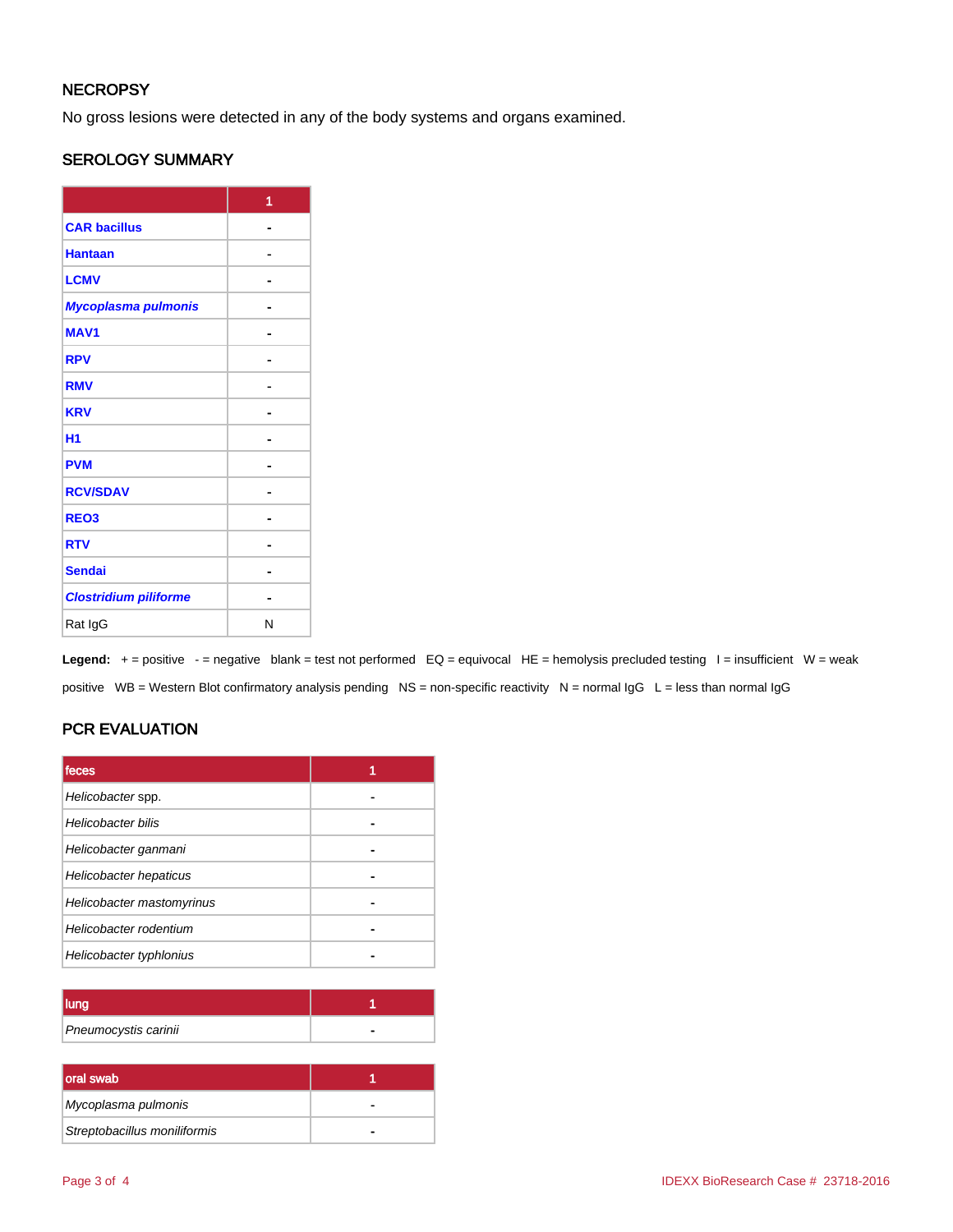Legend: + = positive - = negative id:id = pooled sample range id+id+id = non-range pooled sample NT or blank = no test performed wps = weak positive

## **PARASITOLOGY**

| parasites |  |
|-----------|--|

#### **MICROBIOLOGY**

Specimen/Source: cecum

| <b>Isolate</b>        |  |
|-----------------------|--|
| Klebsiella oxytoca    |  |
| Klebsiella pneumoniae |  |
| Salmonella enterica   |  |

#### Specimen/Source: nasopharynx

| <b>Isolate</b>                              |  |
|---------------------------------------------|--|
| Corynebacterium kutscheri                   |  |
| Pasteurella multocida                       |  |
| Pasteurella pneumotropica<br>biotype Heyl   |  |
| Pasteurella pneumotropica<br>biotype Jawetz |  |
| Streptococcus pneumoniae                    |  |

Legend:  $+$  = agent recovered  $-$  = agent not recovered blank = test not performed  $n$  = no growth  $X$  = Preliminary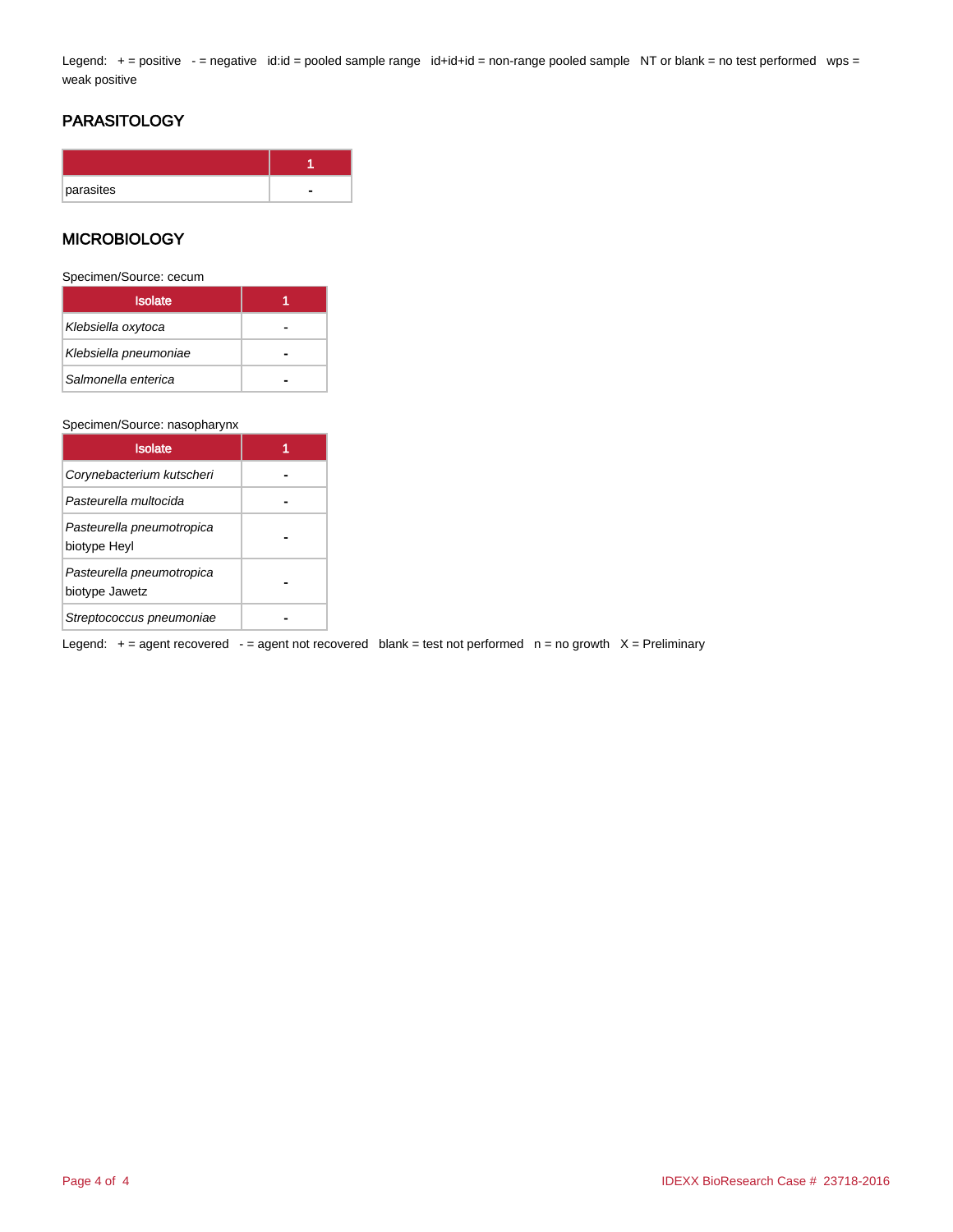

4011 Discovery Drive, Columbia, MO 65201

1-800-669-0825 1-573-499-5700

idexxbioresearch@idexx.com www.idexxbioresearch.com

IDEXX BioResearch Case # 23718-2016 Received: 8/31/2016

Completed: 9/6/2016

## SEROLOGY DETAILS

|                                | <b>Baseline</b> | 1              |  |  |
|--------------------------------|-----------------|----------------|--|--|
| <b>CAR bacillus</b>            |                 |                |  |  |
| CAR bacillus purified bacteria | MFI > 3.750     | $\blacksquare$ |  |  |
| <b>Hantaan</b>                 |                 |                |  |  |
| Hantaan NP                     | MFI > 3.500     |                |  |  |
| <b>LCMV</b>                    |                 |                |  |  |
| <b>LCMV</b> recombinant        | MFI > 3.000     | -              |  |  |
| <b>Mycoplasma pulmonis</b>     |                 |                |  |  |
| M. pulmonis purified bacteria  | MFI > 2.250     |                |  |  |
| <b>MAV1</b>                    |                 |                |  |  |
| MAV1 purified virus            | MFI > 3.750     |                |  |  |
| <b>RPV</b>                     |                 |                |  |  |
| RPV purified virus             | MFI > 2.000     |                |  |  |
| $NS1^1$                        | MFI > 3.750     |                |  |  |
| <b>RMV</b>                     |                 |                |  |  |
| RMV VP2 recombinant            | MFI > 2.000     |                |  |  |
| NS1 <sup>1</sup>               | MFI > 3.750     |                |  |  |
| <b>KRV</b>                     |                 |                |  |  |
| KRV purified virus             | MFI > 2.500     | -              |  |  |
| $NS1^1$                        | MFI > 3.750     |                |  |  |
| <b>H1</b>                      |                 |                |  |  |
| H1 purified virus              | MFI > 1.750     |                |  |  |
| NS1 <sup>1</sup>               | MFI > 3.750     |                |  |  |
| <b>PVM</b>                     |                 |                |  |  |
| PVM purified virus             | MFI > 2.500     |                |  |  |
| <b>RCV/SDAV</b>                |                 |                |  |  |
| RCV/SDAV purified virus        | MFI > 3.750     |                |  |  |
| RCV/SDAV Spike                 | MFI > 3.750     |                |  |  |
| REO <sub>3</sub>               |                 |                |  |  |
| REO3 purified virus            | MFI > 4.900     |                |  |  |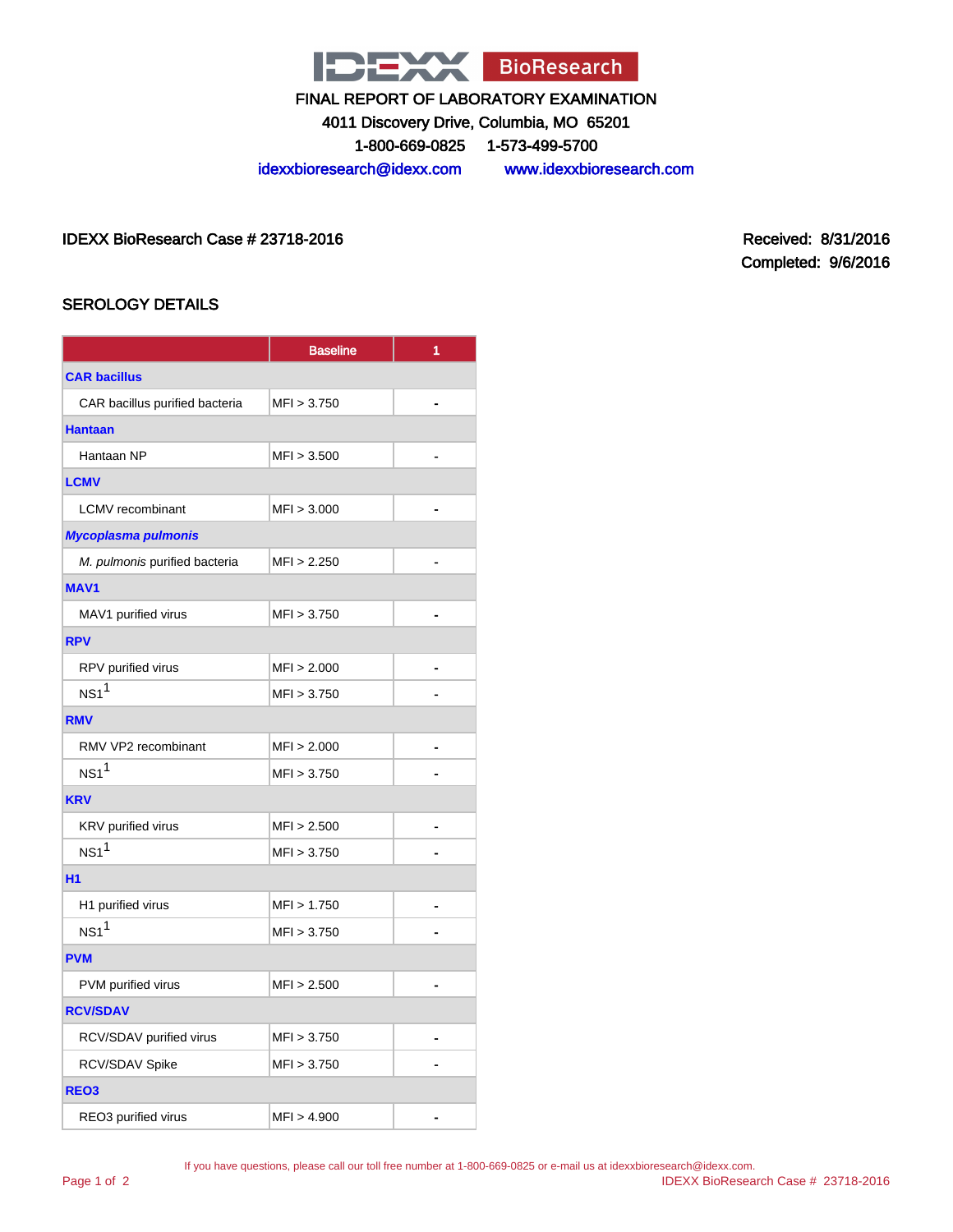|                                            | <b>Baseline</b> |  |  |
|--------------------------------------------|-----------------|--|--|
| <b>RTV</b>                                 |                 |  |  |
| RTV purified virus                         | MFI > 2.000     |  |  |
| TMEV purified virus                        | MFI > 2.000     |  |  |
| <b>Sendai</b>                              |                 |  |  |
| Sendai purified virus                      | MFI > 3.750     |  |  |
| <b>Clostridium piliforme</b>               |                 |  |  |
| Clostridium piliforme purified<br>bacteria | MFI > 4.950     |  |  |

**NS11 :** NS1 protein is highly conserved among rodent parvoviruses and thus serves as a generic assay for parvovirus seroconversion.

Legend: + = positive - = negative blank = test not performed EQ = equivocal HE = hemolysis precluded testing I = insufficient W = weak positive WB = Western Blot confirmatory analysis pending NS = non-specific reactivity N = normal  $\lg G$  L = less than normal  $\lg G$ Positive MFI results are reported as "+" followed by a number from 1 to 33 in thousands rounded off to the nearest thousand.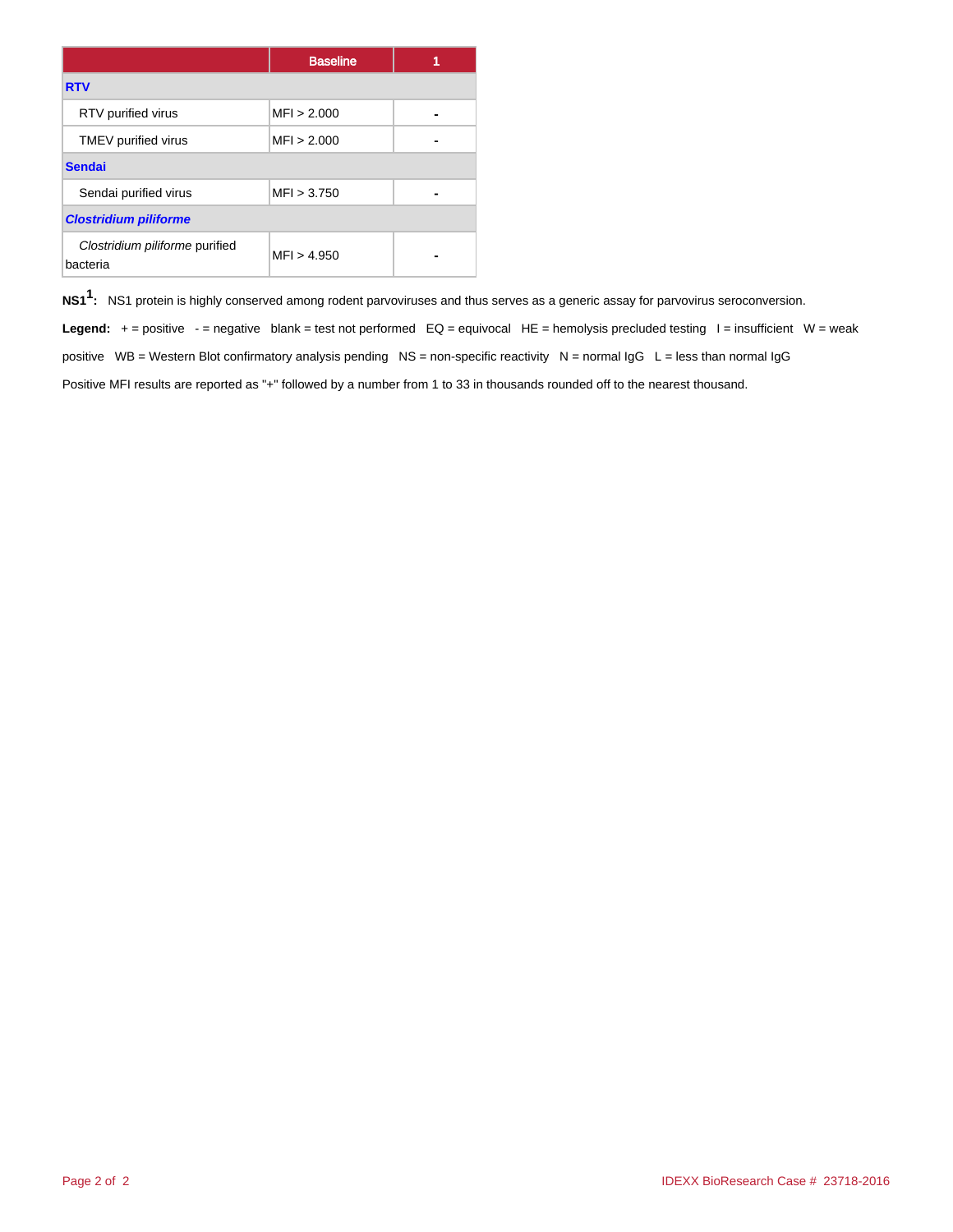

4011 Discovery Drive, Columbia, MO 65201

1-800-669-0825 1-573-499-5700

idexxbioresearch@idexx.com www.idexxbioresearch.com

### IDEXX BioResearch Case # 24333-2016 Received: 9/7/2016

#### Submitted By

Resource Center Animals-MMRRC University of Missouri-RCA-MMRRC Columbia, MO 65201

Completed: 9/12/2016

Phone: 573-884-7970 Email: bethunec@missouri.edu; RhoadesJN@missouri.edu; watermanjd@missouri.edu; boltec@missouri.edu; dixonl@missouri.edu; oneilla@missouri.edu; oconnore@missouri.edu; mcdowellm@missouri.edu

Fax: [573] 884=7521 Email: FranklinC@missouri.edu

## Referred By

Craig Franklin University of Missouri-Franklin Veterinary Pathobiology 4011 Discovery Drive Columbia, MO 65201

#### Specimen Description

Species: mouse/rat Description: Swabs Number of Specimens/Animals: 2 Building/Facility: W113

| <b>Client ID</b> | Investigator | Room# | Rack    |
|------------------|--------------|-------|---------|
| Α                | <b>Bryda</b> | W113  | $2 - 5$ |
| в                | <b>Bryda</b> | W113  |         |

## **Services/Tests Performed:** Fur Mite

**PCR evaluation for:** Myocoptes, Radfordia/Myobia

**General Comments:** CB: Quarterly PCR fur mite testing.

**Summary:** All test results were negative.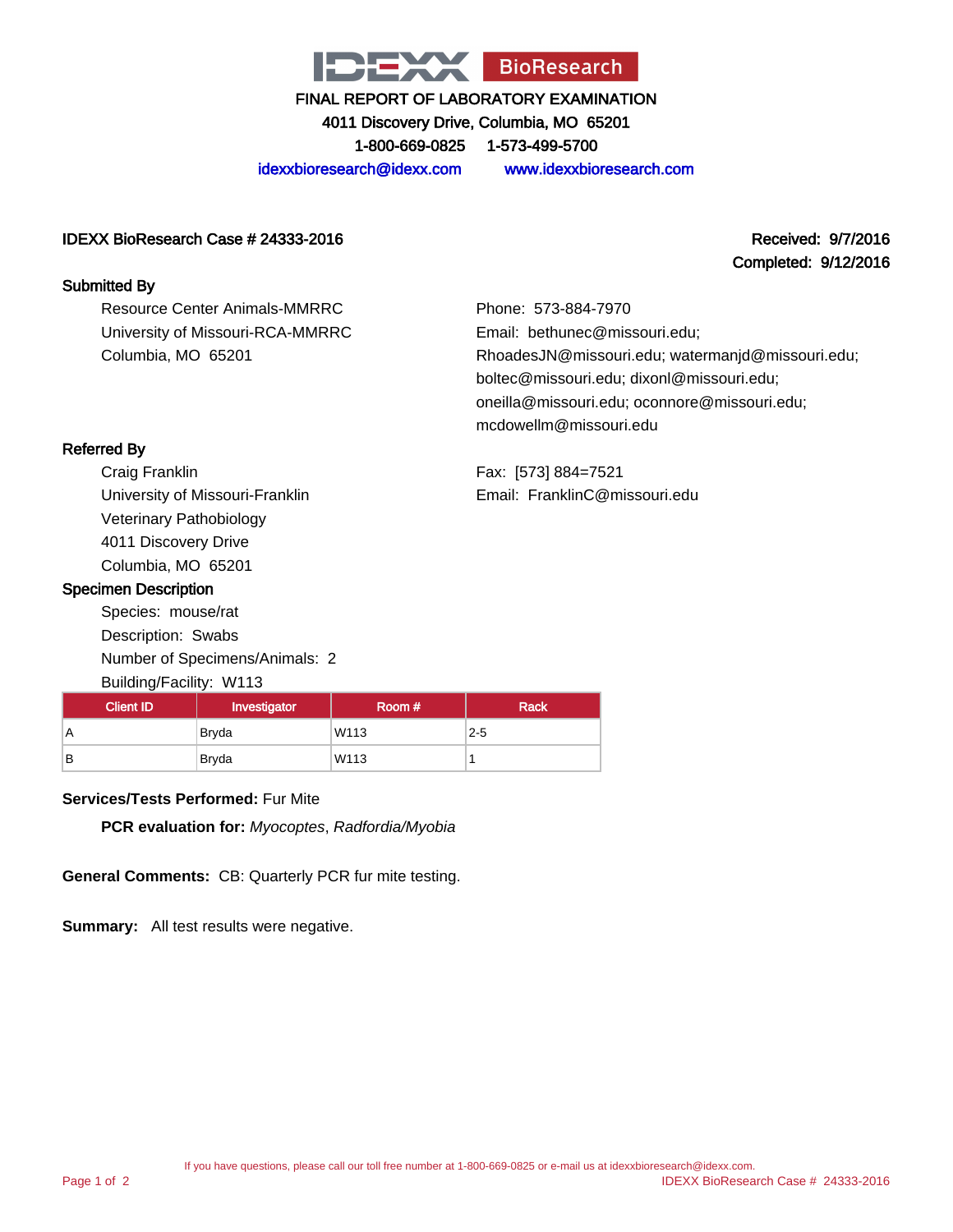## PCR EVALUATION

| skin swab        | в |
|------------------|---|
| Myocoptes        |   |
| Radfordia/Myobia | - |

Legend: + = positive - = negative id:id = pooled sample range id+id+id = non-range pooled sample NT or blank = no test performed wps = weak positive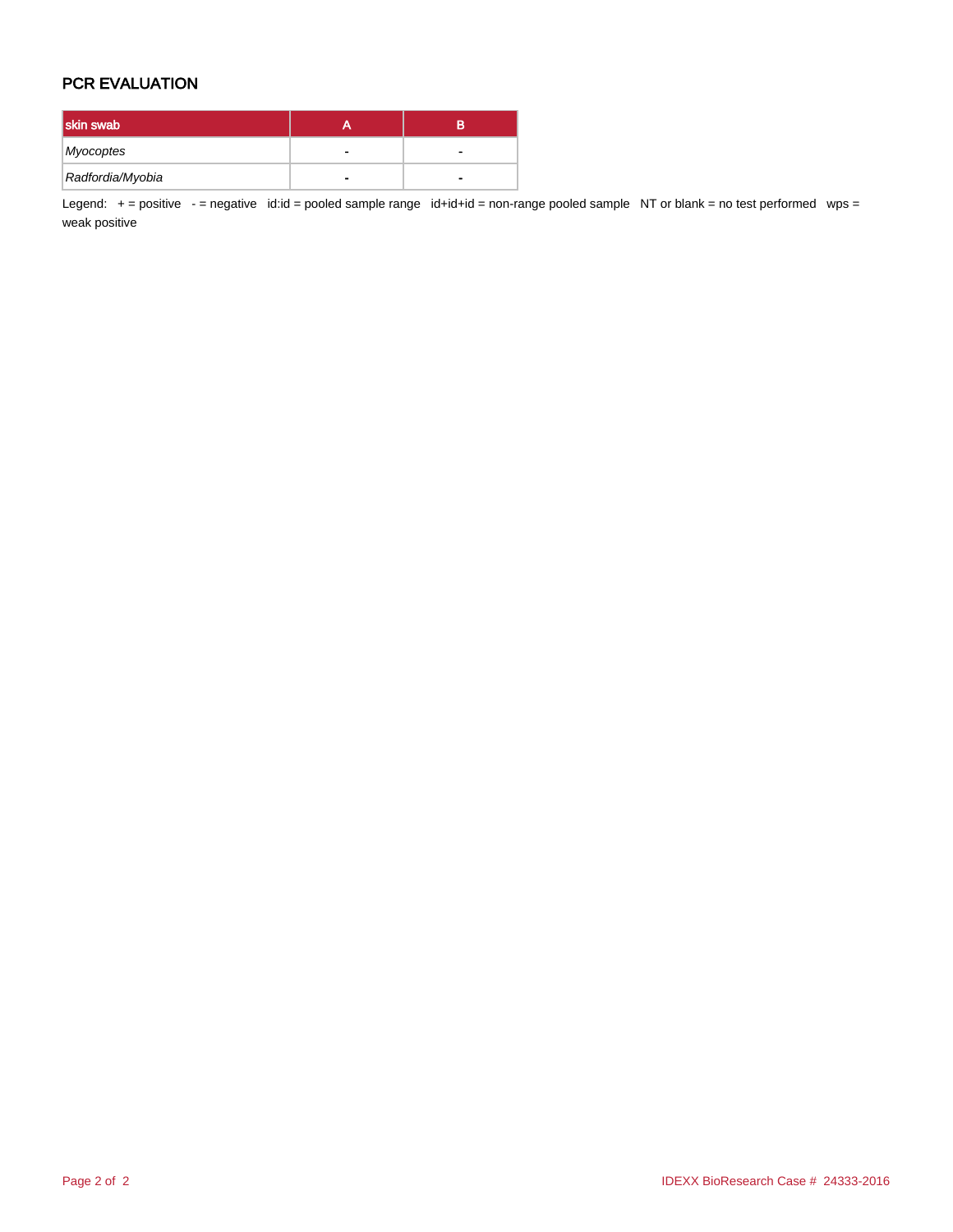

4011 Discovery Drive, Columbia, MO 65201

1-800-669-0825 1-573-499-5700

idexxbioresearch@idexx.com www.idexxbioresearch.com

#### IDEXX BioResearch Case # 23719-2016 Received: 8/31/2016

Completed: 9/6/2016

#### Submitted By

Resource Center Animals-RRRC University of Missouri-RRRC Columbia, MO 65201

Phone: 573-884-7970 Email: bethunec@missouri.edu; RhoadesJN@missouri.edu; brydae@missouri.edu; watermanjd@missouri.edu; dixonl@missouri.edu; oneilla@missouri.edu; boltec@missouri.edu; oconnore@missouri.edu; mcdowellm@missouri.edu

Fax: [573] 884=7521 Email: FranklinC@missouri.edu

## Referred By

Craig Franklin University of Missouri-Franklin Veterinary Pathobiology 4011 Discovery Drive Columbia, MO 65201

#### Specimen Description

Species: rat Description: Live Rats Number of Specimens/Animals: 5 Building/Facility: W114

| <b>Client ID</b> | Investigator | Room # | <b>Strain /Breed</b> | <b>Sex</b> | Age   | <b>Rack</b> |
|------------------|--------------|--------|----------------------|------------|-------|-------------|
|                  | Bryda        | W114   | CD                   |            | Adult |             |
| $\overline{2}$   | Bryda        | W114   | <b>CD</b>            |            | Adult | 2           |
| 3                | Bryda        | W114   | CD                   |            | Adult | 3           |
| 4                | <b>Bryda</b> | W114   | <b>CD</b>            |            | Adult | 4           |
| 5                | <b>Bryda</b> | W114   | CD                   |            | Adult | 5           |

## **Services/Tests Performed:** Rederivation Necropsy Profile

**Serologic evaluation for antibodies to:** Clostridium piliforme, Mycoplasma pulmonis, CAR bacillus, H1,

Hantaan, KRV, LCMV, MAV1, PVM, RCV/SDAV, REO3, RMV, RPV, RTV, Sendai

**PCR evaluation for:** Helicobacter bilis, Helicobacter ganmani, Helicobacter hepaticus, Helicobacter mastomyrinus

, Helicobacter rodentium, Helicobacter spp., Helicobacter typhlonius, Mycoplasma pulmonis, Pneumocystis carinii, Streptobacillus moniliformis

**Parasitologic evaluation for:** fur mites, mesostigmatid mites, lice, Spironucleus muris, Giardia muris, large intestinal flagellates and amoeba, pinworms and tapeworms

**Microbiologic evaluation for:** Corynebacterium kutscheri, Klebsiella oxytoca, Klebsiella pneumoniae,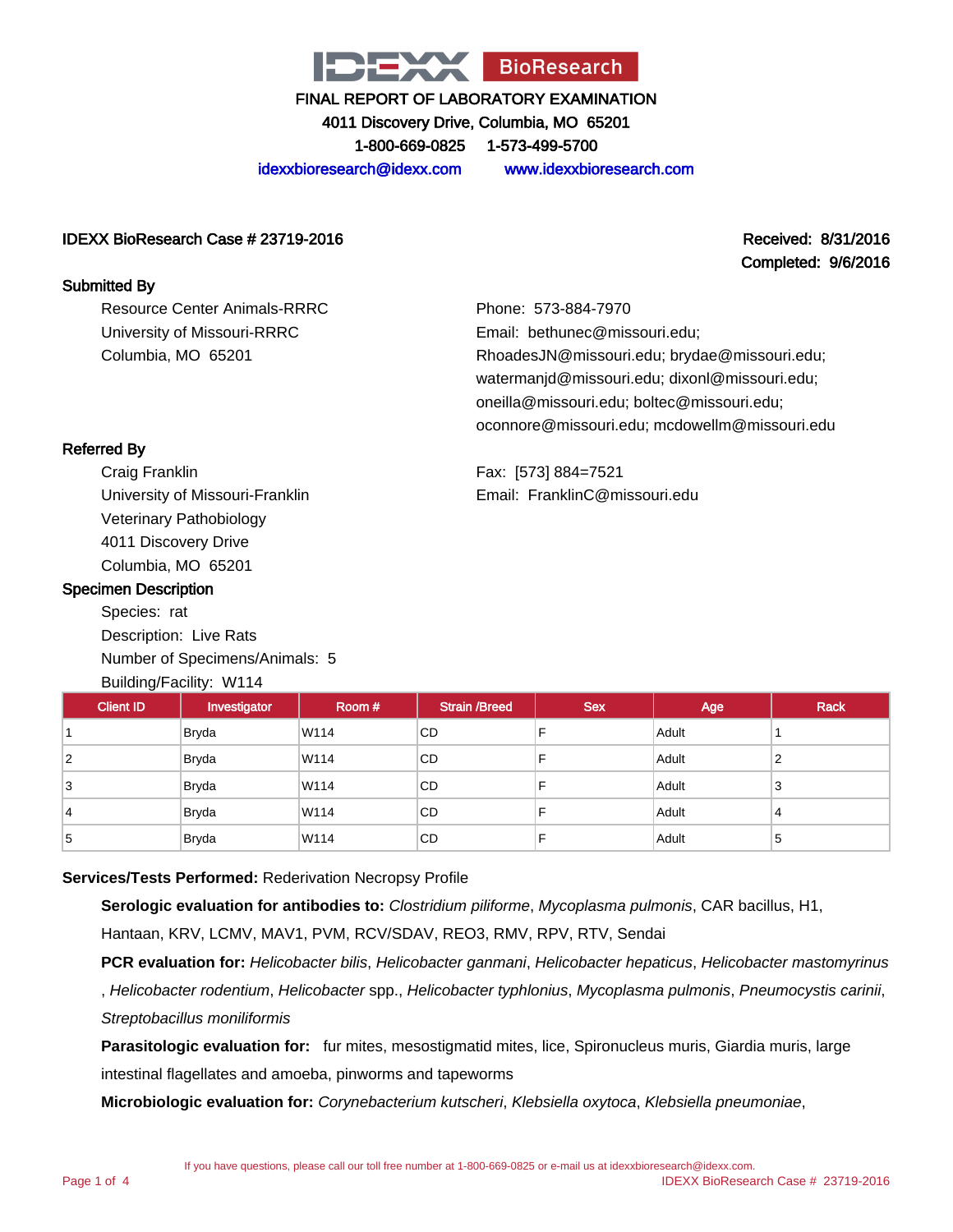Pasteurella multocida, Pasteurella pneumotropica biotype Heyl, Pasteurella pneumotropica biotype Jawetz, Salmonella enterica, Streptococcus pneumoniae

**General Comments:** CB: Quarterly sentinels placed on June 1, 2016.

**Summary:** All test results were negative. Please see the report for details.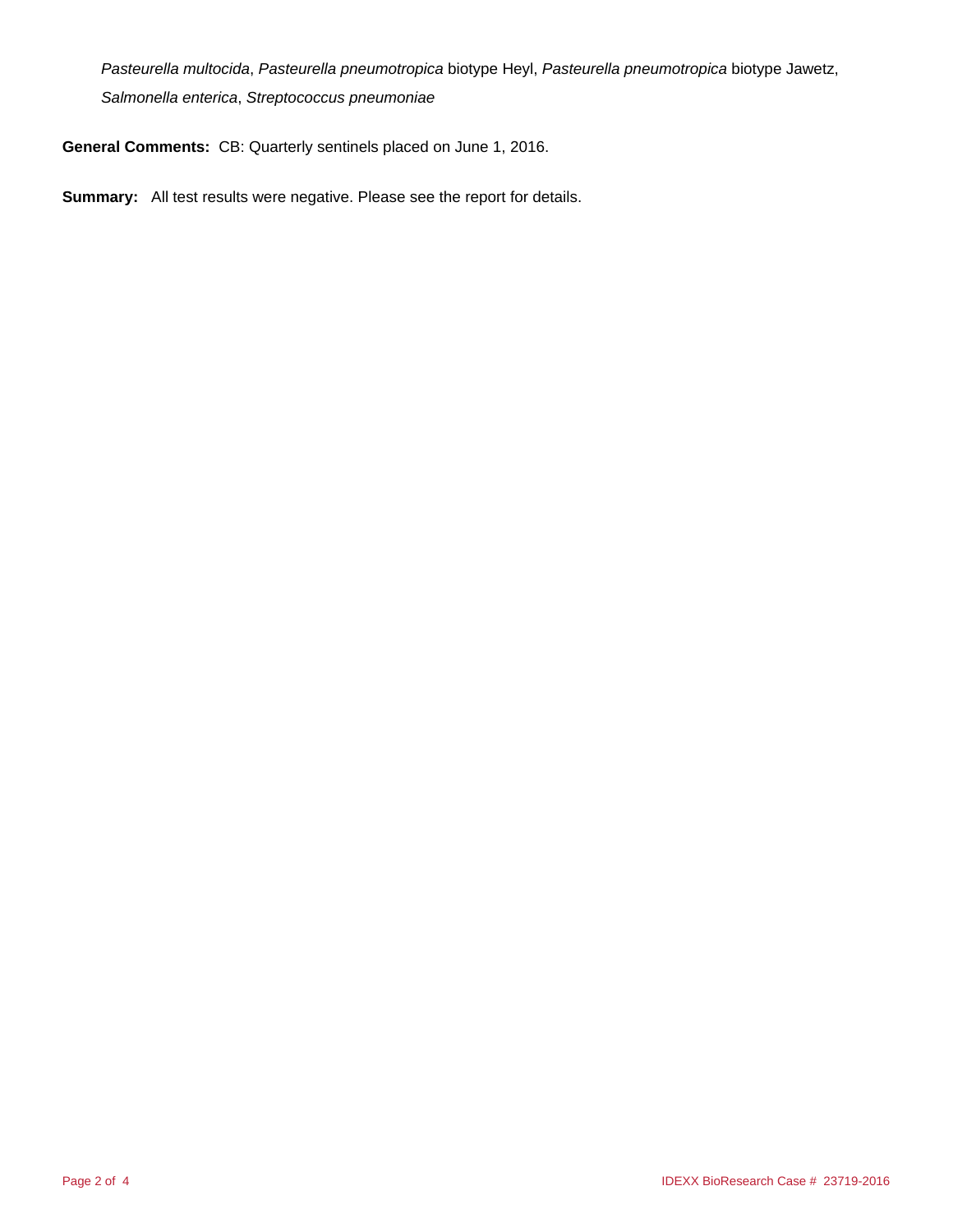## **NECROPSY**

No gross lesions were detected in any of the body systems and organs examined.

### SEROLOGY SUMMARY

|                              | $\overline{1}$ | $\overline{2}$ | $\overline{3}$ | $\overline{\mathbf{4}}$ | $\overline{5}$ |
|------------------------------|----------------|----------------|----------------|-------------------------|----------------|
| <b>CAR bacillus</b>          | $\blacksquare$ | $\blacksquare$ | $\blacksquare$ | $\blacksquare$          | $\blacksquare$ |
| <b>Hantaan</b>               |                | ۰              |                |                         |                |
| <b>LCMV</b>                  |                | -              |                |                         |                |
| Mycoplasma pulmonis          |                | ۰              |                |                         |                |
| MAV1                         | ۰              | ٠              |                | ٠                       |                |
| <b>RPV</b>                   |                | -              |                | ä,                      |                |
| <b>RMV</b>                   |                | $\blacksquare$ |                |                         | ٠              |
| <b>KRV</b>                   |                | ۰              |                |                         |                |
| <b>H1</b>                    |                | -              |                |                         |                |
| <b>PVM</b>                   | $\blacksquare$ | ٠              | ۰.             | $\blacksquare$          |                |
| <b>RCV/SDAV</b>              |                | ۰              |                |                         |                |
| REO <sub>3</sub>             |                |                |                |                         |                |
| <b>RTV</b>                   |                | ٠              |                |                         |                |
| <b>Sendai</b>                |                | ۰              |                |                         |                |
| <b>Clostridium piliforme</b> |                | ۰              | -              | ٠                       | $\blacksquare$ |
| Rat IgG                      | N              | N              | $\mathsf{N}$   | ${\sf N}$               | N              |

Legend: + = positive - = negative blank = test not performed EQ = equivocal HE = hemolysis precluded testing I = insufficient W = weak positive WB = Western Blot confirmatory analysis pending NS = non-specific reactivity N = normal IgG L = less than normal IgG

# PCR EVALUATION

| feces                     |  | 3 | ю |
|---------------------------|--|---|---|
| Helicobacter spp.         |  |   |   |
| Helicobacter bilis        |  |   |   |
| Helicobacter ganmani      |  |   |   |
| Helicobacter hepaticus    |  |   |   |
| Helicobacter mastomyrinus |  |   |   |
| Helicobacter rodentium    |  |   |   |
| Helicobacter typhlonius   |  |   |   |

| <b>lung</b>          |  |  |  |
|----------------------|--|--|--|
| Pneumocystis carinii |  |  |  |

| oral swab                    |  |  |  |
|------------------------------|--|--|--|
| Mycoplasma pulmonis          |  |  |  |
| Streptobacillus moniliformis |  |  |  |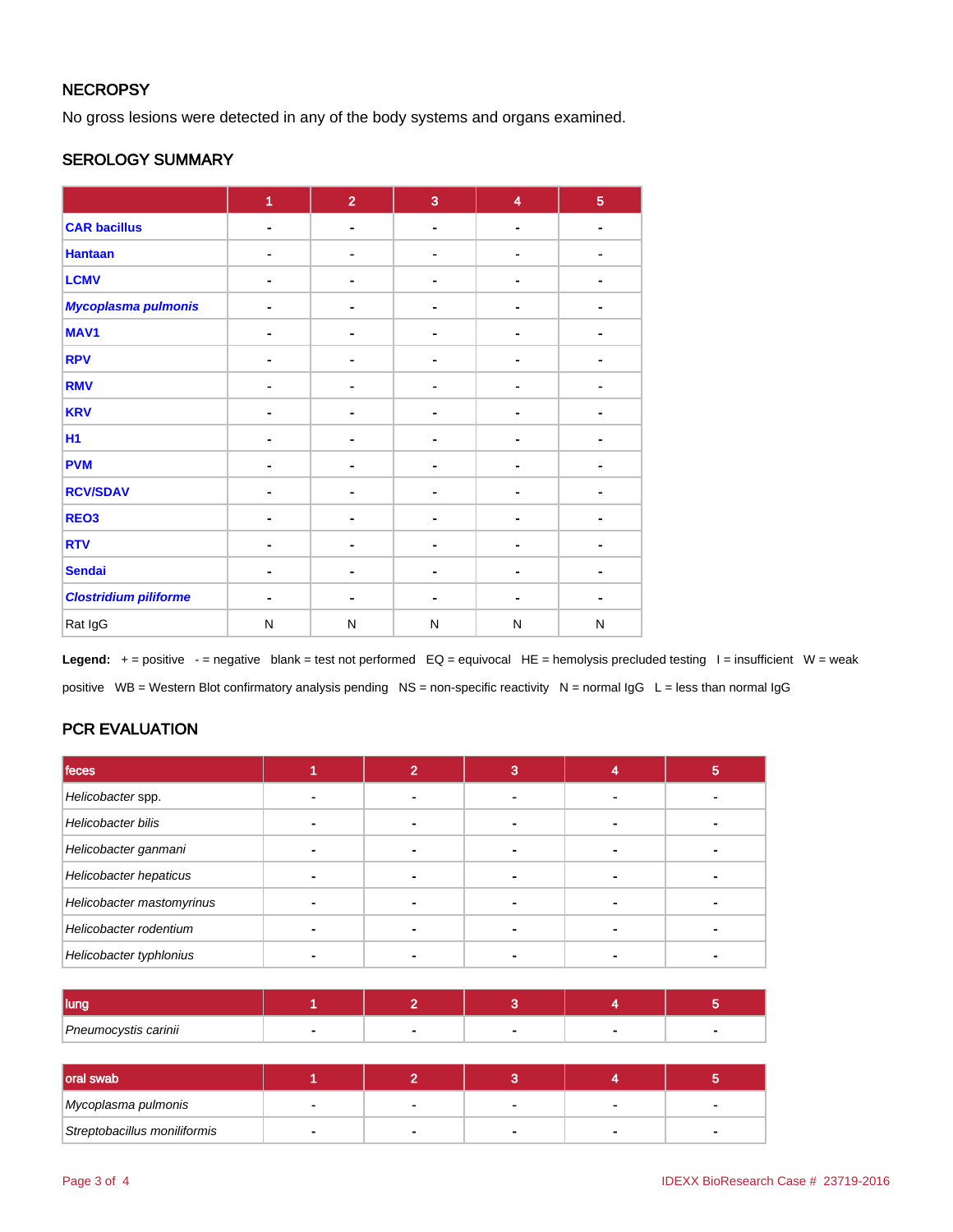Legend: + = positive - = negative id:id = pooled sample range id+id+id = non-range pooled sample NT or blank = no test performed wps = weak positive

# PARASITOLOGY

| parasites | - | - | $\sim$ | $\overline{\phantom{a}}$ |  |
|-----------|---|---|--------|--------------------------|--|

### **MICROBIOLOGY**

Specimen/Source: cecum

| <b>Isolate</b>        |  | o<br>ю |  |
|-----------------------|--|--------|--|
| Klebsiella oxytoca    |  |        |  |
| Klebsiella pneumoniae |  |        |  |
| Salmonella enterica   |  |        |  |

#### Specimen/Source: nasopharynx

| <b>Isolate</b>                              | 2 | 3 | 5 |
|---------------------------------------------|---|---|---|
| Corynebacterium kutscheri                   |   |   |   |
| Pasteurella multocida                       |   |   |   |
| Pasteurella pneumotropica<br>biotype Heyl   |   |   |   |
| Pasteurella pneumotropica<br>biotype Jawetz |   |   |   |
| Streptococcus pneumoniae                    |   |   |   |

Legend:  $+$  = agent recovered  $-$  = agent not recovered blank = test not performed  $n$  = no growth  $X$  = Preliminary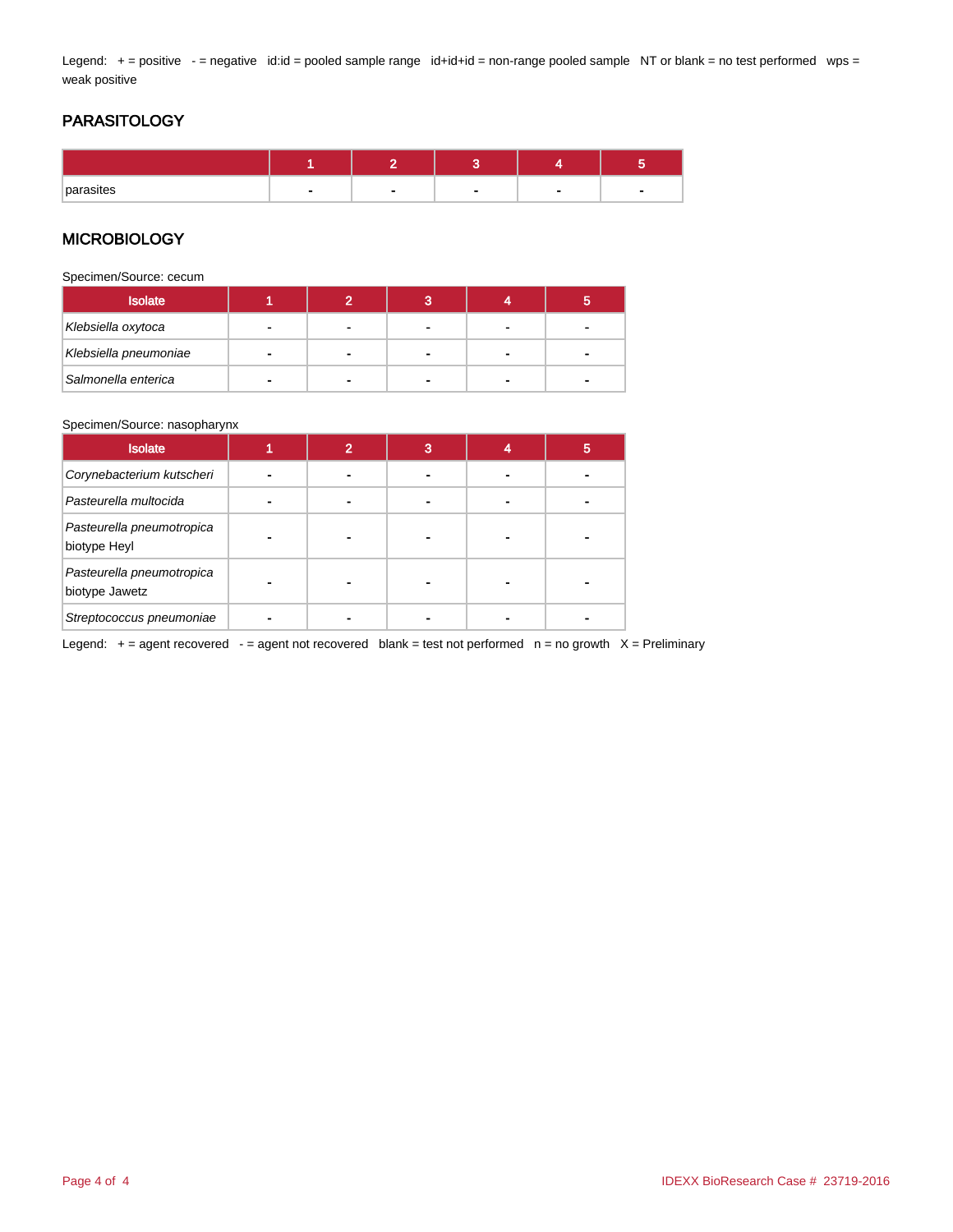

4011 Discovery Drive, Columbia, MO 65201

1-800-669-0825 1-573-499-5700

idexxbioresearch@idexx.com www.idexxbioresearch.com

IDEXX BioResearch Case # 23719-2016 Received: 8/31/2016

Completed: 9/6/2016

## SEROLOGY DETAILS

|                                | <b>Baseline</b> | 1                            | $\overline{2}$ | 3                        | $\overline{4}$           | $5\phantom{1}$ |
|--------------------------------|-----------------|------------------------------|----------------|--------------------------|--------------------------|----------------|
| <b>CAR bacillus</b>            |                 |                              |                |                          |                          |                |
| CAR bacillus purified bacteria | MFI > 3.750     | ۰                            | $\blacksquare$ | ٠                        | ÷                        |                |
| <b>Hantaan</b>                 |                 |                              |                |                          |                          |                |
| Hantaan NP                     | MFI > 3.500     | $\blacksquare$               | $\blacksquare$ | $\blacksquare$           | $\blacksquare$           |                |
| <b>LCMV</b>                    |                 |                              |                |                          |                          |                |
| <b>LCMV</b> recombinant        | MFI > 3.000     | $\qquad \qquad \blacksquare$ | ٠              | $\overline{\phantom{a}}$ | $\overline{\phantom{0}}$ | $\blacksquare$ |
| Mycoplasma pulmonis            |                 |                              |                |                          |                          |                |
| M. pulmonis purified bacteria  | MFI > 2.250     | ۰                            | ٠              | ٠                        | ٠                        |                |
| MAV1                           |                 |                              |                |                          |                          |                |
| MAV1 purified virus            | MFI > 3.750     | $\blacksquare$               | ×,             | ÷                        | ä,                       | $\blacksquare$ |
| <b>RPV</b>                     |                 |                              |                |                          |                          |                |
| RPV purified virus             | MFI > 2.000     | $\qquad \qquad \blacksquare$ | $\blacksquare$ | -                        | -                        | $\blacksquare$ |
| $NS1$ <sup>1</sup>             | MFI > 3.750     | ä.                           |                |                          |                          |                |
| <b>RMV</b>                     |                 |                              |                |                          |                          |                |
| RMV VP2 recombinant            | MFI > 2.000     | $\qquad \qquad \blacksquare$ | $\blacksquare$ | $\overline{\phantom{a}}$ | $\overline{\phantom{0}}$ | $\blacksquare$ |
| NS1 <sup>1</sup>               | MFI > 3.750     |                              |                |                          |                          |                |
| <b>KRV</b>                     |                 |                              |                |                          |                          |                |
| KRV purified virus             | MFI > 2.500     | $\qquad \qquad \blacksquare$ | $\blacksquare$ | -                        | -                        | -              |
| NS1 <sup>1</sup>               | MFI > 3.750     |                              |                |                          |                          |                |
| H1                             |                 |                              |                |                          |                          |                |
| H1 purified virus              | MFI > 1.750     |                              | $\overline{a}$ | ÷                        | L,                       |                |
| NS1 <sup>1</sup>               | MFI > 3.750     | ٠                            |                | ۰                        | ÷                        | $\blacksquare$ |
| <b>PVM</b>                     |                 |                              |                |                          |                          |                |
| PVM purified virus             | MFI > 2.500     | -                            | $\blacksquare$ | -                        | $\blacksquare$           |                |
| <b>RCV/SDAV</b>                |                 |                              |                |                          |                          |                |
| RCV/SDAV purified virus        | MFI > 3.750     | $\qquad \qquad \blacksquare$ | $\blacksquare$ | -                        | ۰                        | $\blacksquare$ |
| RCV/SDAV Spike                 | MFI > 3.750     |                              |                |                          |                          |                |
| REO <sub>3</sub>               |                 |                              |                |                          |                          |                |
| REO3 purified virus            | MFI > 4.900     |                              |                |                          |                          |                |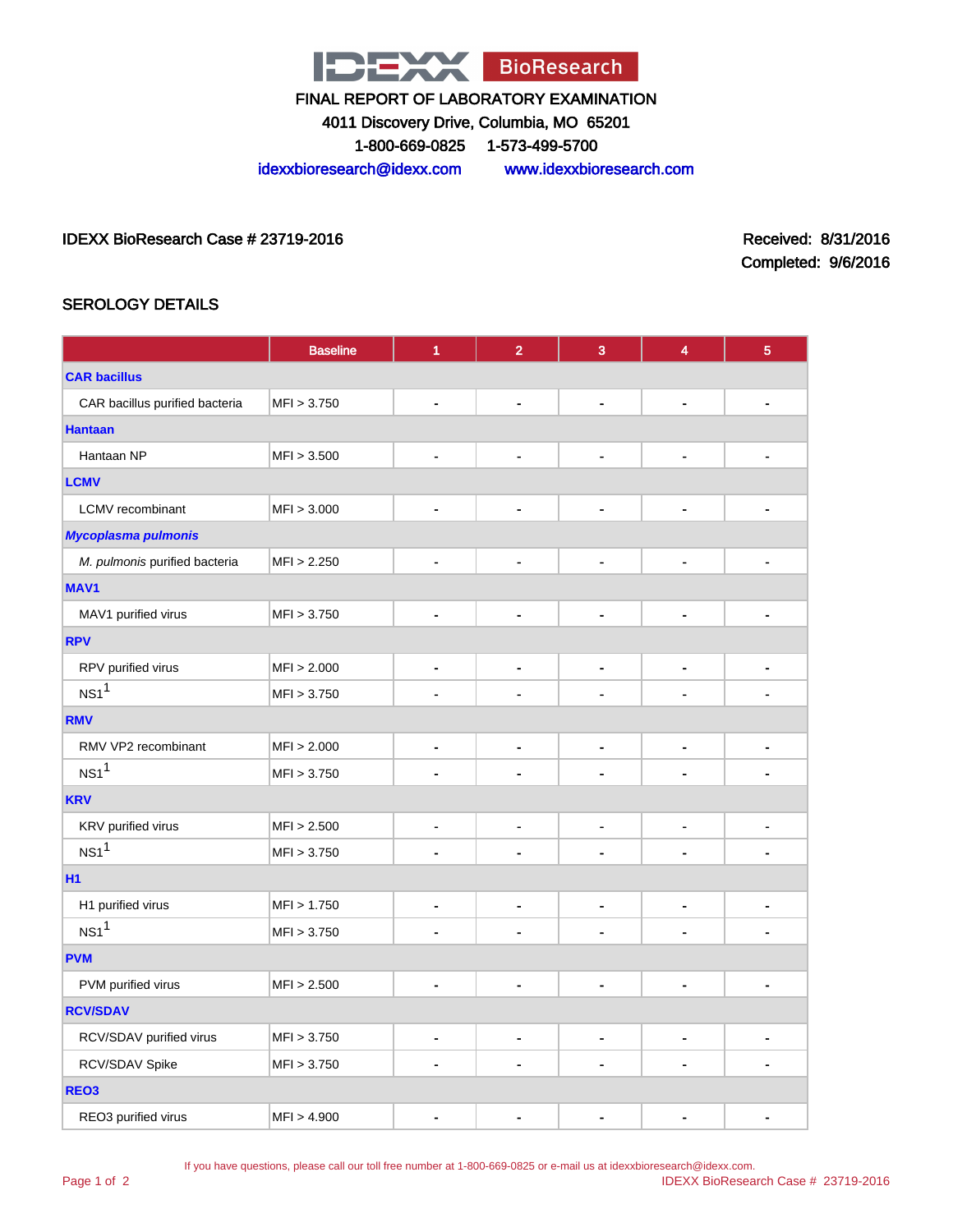|                                            | <b>Baseline</b> |                | 2 | 3 | 4              | 5 |  |  |
|--------------------------------------------|-----------------|----------------|---|---|----------------|---|--|--|
| <b>RTV</b>                                 |                 |                |   |   |                |   |  |  |
| RTV purified virus                         | MFI > 2.000     | $\blacksquare$ |   | - | $\blacksquare$ |   |  |  |
| TMEV purified virus                        | MFI > 2.000     | ٠              |   |   | $\blacksquare$ |   |  |  |
| <b>Sendai</b>                              |                 |                |   |   |                |   |  |  |
| Sendai purified virus                      | MFI > 3.750     | ۰              |   | ٠ | ٠              |   |  |  |
| <b>Clostridium piliforme</b>               |                 |                |   |   |                |   |  |  |
| Clostridium piliforme purified<br>bacteria | MFI > 4.950     | ٠              |   |   | $\blacksquare$ |   |  |  |

**NS11 :** NS1 protein is highly conserved among rodent parvoviruses and thus serves as a generic assay for parvovirus seroconversion.

Legend: + = positive - = negative blank = test not performed EQ = equivocal HE = hemolysis precluded testing I = insufficient W = weak positive WB = Western Blot confirmatory analysis pending NS = non-specific reactivity N = normal IgG L = less than normal IgG Positive MFI results are reported as "+" followed by a number from 1 to 33 in thousands rounded off to the nearest thousand.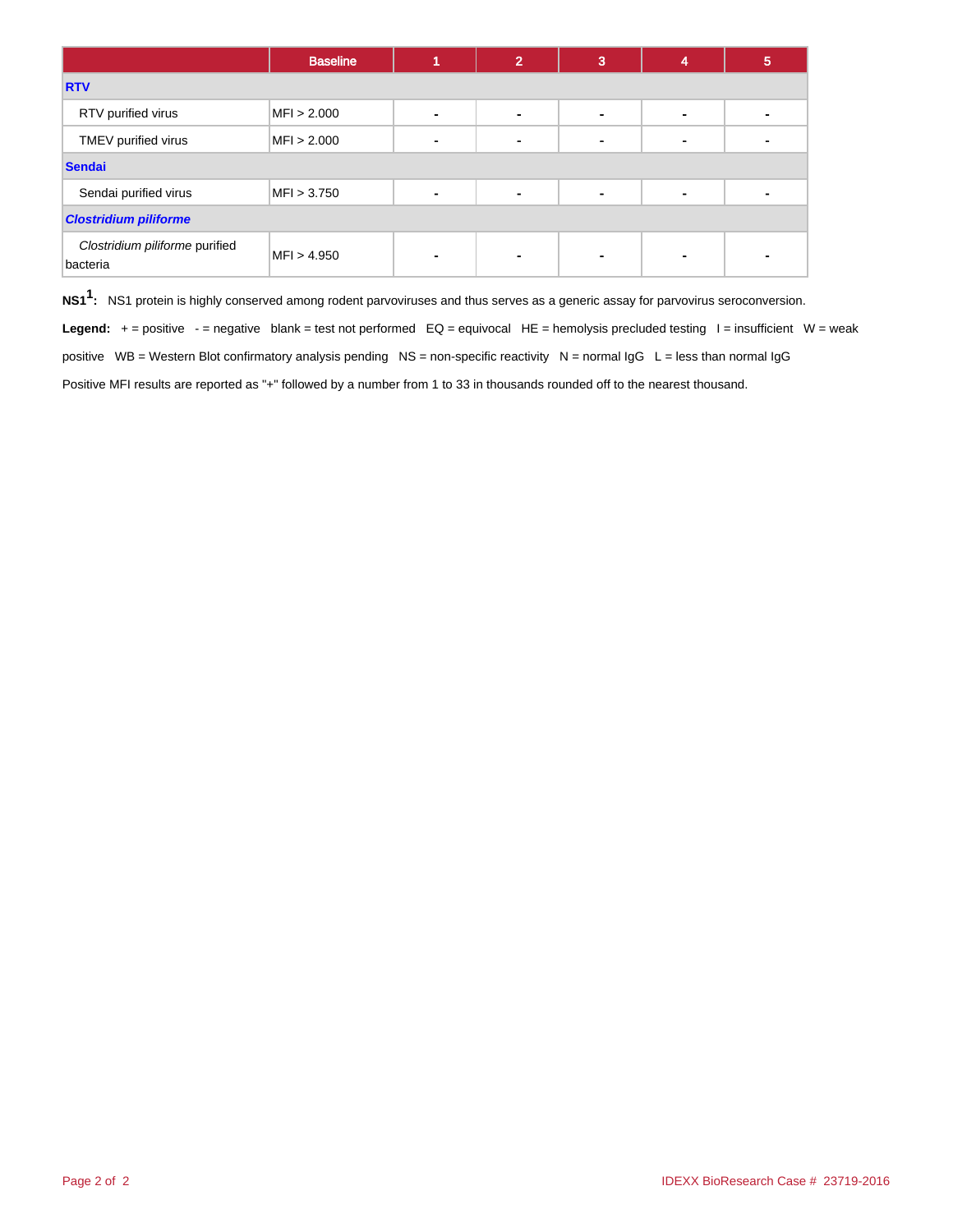

4011 Discovery Drive, Columbia, MO 65201

1-800-669-0825 1-573-499-5700

idexxbioresearch@idexx.com www.idexxbioresearch.com

#### IDEXX BioResearch Case # 24335-2016 Received: 9/7/2016

# Completed: 9/12/2016

#### Submitted By

Resource Center Animals-RRRC University of Missouri-RRRC Columbia, MO 65201

Phone: 573-884-7970 Email: bethunec@missouri.edu; RhoadesJN@missouri.edu; brydae@missouri.edu; watermanjd@missouri.edu; dixonl@missouri.edu; oneilla@missouri.edu; boltec@missouri.edu; oconnore@missouri.edu; mcdowellm@missouri.edu

Fax: [573] 884=7521 Email: FranklinC@missouri.edu

## Referred By

Craig Franklin University of Missouri-Franklin Veterinary Pathobiology 4011 Discovery Drive Columbia, MO 65201

### Specimen Description

Species: rat Description: Swabs Number of Specimens/Animals: 2 Building/Facility: W114

| <b>Client ID</b> | Investigator | Room # | Rack    |
|------------------|--------------|--------|---------|
| -                | Bryda        | W114   | $1 - 3$ |
|                  | Bryda        | W114   | $4 - 5$ |

## **Services/Tests Performed:** Fur Mite

**PCR evaluation for:** Myocoptes, Radfordia/Myobia

**General Comments:** CB: Quarterly PCR fur mite testing.

**Summary:** All test results were negative.